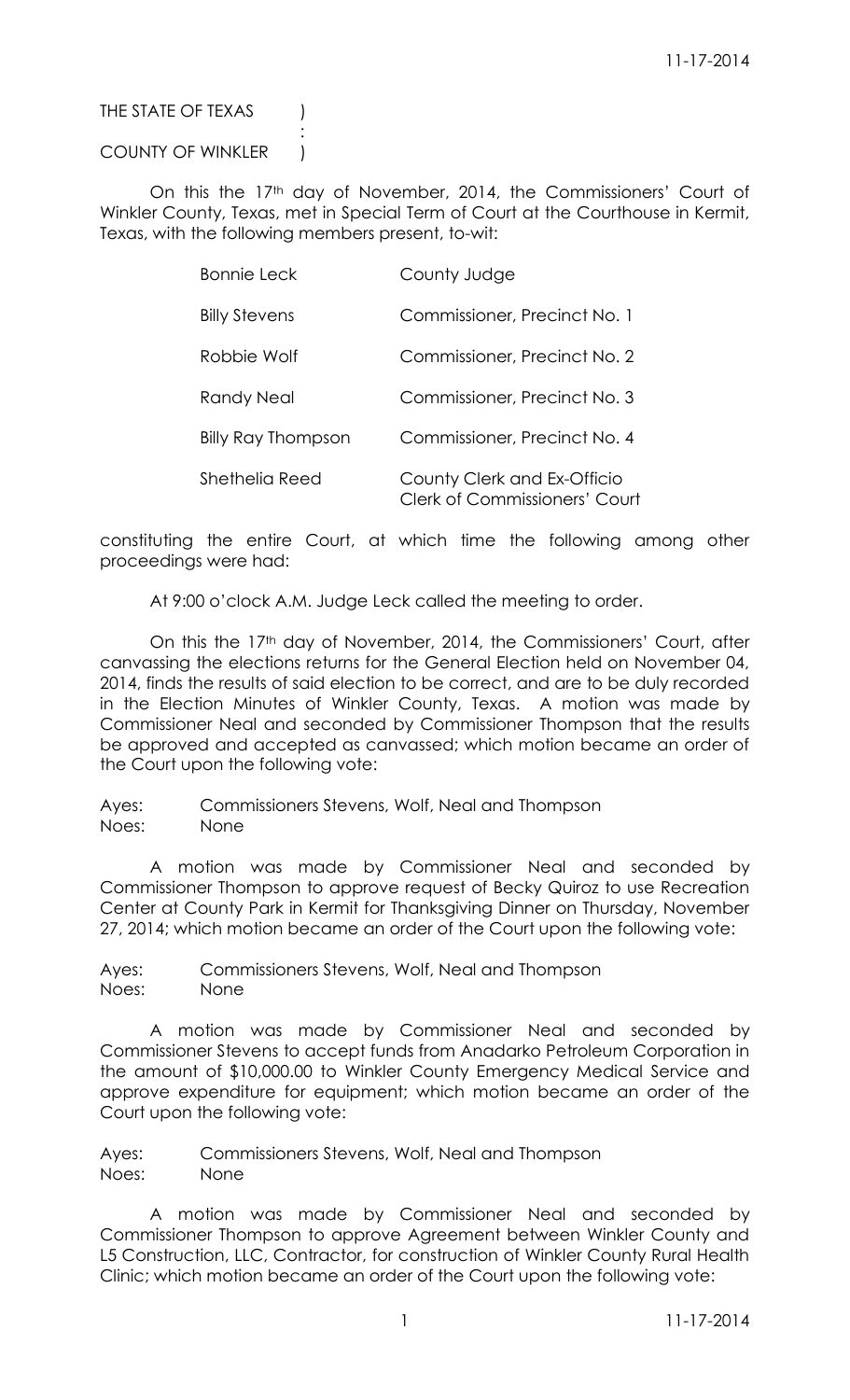# Ayes: Judge Leck, Commissioners Stevens, Wolf, Neal and Thompson Noes: None

### $\bigcirc \mathbb{A}$   $\prod$  Document A101" - 2007 TARLE OF ARTICLES 1 THE CONTRACT DOCUMENTS Standard Form of Agreement Between Owner and Contractor where the basis<br>of payment is a Stipulated Sum 2 THE WORK OF THIS CONTRACT 3 DATE OF COMMENCEMENT AND SUBSTANTIAL COMPLETION AGREEMENT made as of the Thirteenth day of October in the year Two Thousand<br>Fourteen<br>(lo words, indicate day, month and year.) 4 CONTRACT SUM ADDITIONS AND DELETIONS.<br>The author of this discument has 5 PAYMENTS The author of this decompany has a<br>stocha decompany metric of the rest of the such that correlates the base of<br>the correlation of the such of the criginal of the state of the<br>AAR standard form, An Additional as well as re **BETWEEN the Owner:**<br>(Nome, legal status, address and other information) 6 DISPUTE RESOLUTION 7 TERMINATION OR SUSPENSION Winkler County<br>100 E. Winkler Street<br>Kermit, Texas 79745<br>Telephone Number: 432-586-6658<br>Fax Number: faxNumber 8 MISCELLANEOUS PROVISIONS the stateament form text is available.<br>In the author and should be<br>reviewed. A vertical line on the left<br>reviewed. A vertical line on the left<br>where the author has added to an detect<br>the author has added to an detect<br>from 9 ENUMERATION OF CONTRACT DOCUMENTS 10 INSURANCE AND BONDS and the Contractor:<br>(Name, legal status, address and other information) ARTICLE 1 THE CONTRACT DOCUMENTS<br>The communication of the Contract (General, Nupplementary and educations). The Contract Documentary and educations<br>Conditions). Drawings, Specifications, Addenda issued prior to execution LE Construction, Limited Lublity Company<br>P.O. BOX 1012<br>Mustfield, TX 76063<br>Telephone Number: 817-233-5034 agreements for the following Project:<br>(Name, location and detailed description) ARTICLE 2 THE WORK OF THIS CONTRACT<br>The Contractor shall fully execute the Work described in the Contreat Documents, except as ap<br>the Contract Documents to be the responsibility of others. winder County<br>828 Meyer Ln.<br>Kernit, TX 79745 ARTICLE 3 DATE OF CONNENCEMENT AND SUBSTANTIAL COMPLETION<br>§3.1 The date of commencement of the Work shall be the date of dia Agreement unless a different due is stated<br>below or provision is made for the date to be fixed in Kemin-TV, 79745<br>
2000 - The metal construction consists of demolition to an approximately 3,500 s.f. exacting<br>
The general construction consists of demolition to an approximately 3,500 s.f. exacting<br>
holding and the groun ent data will be fixed in a notice to proceed.  $\mathbf{I}$ The commencement data will be taken in a notice to proced.<br>If, prior to the commencement of the Work, the Owave requires time to file mortgages and other society interests,<br>the Owner's time requirement shall be as follows The Architect:<br>(Name, legal status, address and other information) Name, leged status, address and other reformation<br>Level 5 Architecture, Limited Lisbility Company<br>108 South Mini Street<br>Maxifield, Texas 76063<br>Telephone Number: 817-842-0212<br>Telephone Number: 817-842-0214<br>Fax Number: 817-8 § 3.2 The Contract Time shall be measured from the date of commencement. **§ 34 rm.** Contract a measure to measure 3 to construct the construction.<br>**§ 33 The Connective deal technic Substantial Completion** of the entire Work not later than Two bundeted long (240<br>} chandle days from the date of  $\overline{\phantom{a}}$ The Owner and Contractor agree as follows. 20. Decembre 1941 – 2007, decembre 1945, una company des provinciais de la company de la provincia de la compa<br>Proposition d'Archive de la companya de la companya de la companya de la companya de la companya de la compan<br>C - Japa Copyright (1915, 1916, 1926, 1927, 1911, 1948, 1945, 1947, 1947, 1977, 1987, 1981, 1990 and 2021 by The American<br>Middlete mekrydi WARRHING: The AMP Discursed is protected by U.S. Copyright Law and International Thus Sum among the various portions of the Work. The schedule of values shall be prepared in such form and supporti<br>By such data to substanciate its accuracy as the Architect may require. This schedule, unless objected to by th Portion of Work<br>
Substantial Completion Date § \$.1.5 Applications for Payment shall show the percentage of completion of each portion of the Work as of the end<br>of the period covered by the Application for Payment , subject to adjustments of this Contast Ture as provided in the Contrast Documents<br>tinsert providions, ef one, for liquidant dumages relating to fasiere to achieve Substantial Completion on time or for<br>bonas payments for of the protoic covered by the Application for Payment<br>
of the protoic coverage of the Contrast Decomposition of the Contrast Decomposition of the Contrast South<br>
1. Take that protoic state of the Contrast Decomposition of ARTICLE 4 CONTRACT SUN<br>§41 The Universality are decreased the Contract Sum in current funds for the Contractor's performance of the<br>Contract. The Contract Sum shall be One Million (Tance Hundee) Eighty Two Thousand Eight H  $\overline{1}$  $\perp$ ermanicano<br>Documents stad se bre chy seconde by the Gollowing alternates, if any which are described in the Constant Sham<br>Documents and street by recorded by the Owner.<br>Owner to accept solver alternative subsequent to the accepted by the Owner<br>I identification of accepted alternates. If the budding or proposal decision<br>intakis, subsequent to the execution of this Agreement, uttach a schedule of such ather<br>suist for each and the date when th provided in Section 19.1 of AIA Uncometer AZD 12007.<br> **S5.17** The cooperas payment amount determined in accordance with Section 5.1.6 whall be further modified under<br>
the following section and determined in accordance wit .<br>Concrete paving in lieu of specified asphalt paving on the parking areas.  $\frac{1}{2}$  4.3 Unit prices, if any:<br>Identify and state the unit price: sure quantity institutions, if any: to which the unit price will be upplicable.)<br>Internal Units and Limitations Price Per Unit (\$0.00) Item § 4.4 Allowances included in the Contract Sum, if any:<br>(Identify allowance and state exclusions, if any, from the allowance price.) § \$1.8 Reduction or limitation of retainings, if any, shall be as follows:<br>If it is intended, prior to Substantial Completion of the entire Work, to seduce or limit the retationge resulting from<br>the percentages inserted i zen Price ARTICLE S. PAYMENTS<br>§ 5.1 MOGRESS PAYMENTS<br>Payment saved by the Architections for Payment submitted to the Architect by the Contractur and Centificates for<br>Payment saved by the Architect. the Owner thalf radio progress pay § 6.1.9 Except with the Owner's prior approval, the Contractor shall not make advance payments to suppliers for<br>materials or equipment which have not heen delivered and stored at the site. Counsider as provided below and elsewhere in the Compact Documents.<br>§ \$1.2 The period covered by each Application for Payment shall be one callendar month ending on the last day of<br>the manth, or as follows, § 5.2 FIRAL PAYMENT<br>§ 5.2.1 Final payment, constituting the entire unpsid balance of the Contract Stun, shall be made by the Owner to the stor when<br>
A due Contraction has fully performed the Uniterate except for the Uniterator's responsibility to correct<br>
Work as provided in Section 12.2 of ALA Decument A201 2007, and to satisfy other requirements,<br>
if any, § \$1.3 Provided that an Application for Payment is received by the Architect not later than the Twenty-fifth day of a problem of the contribution of the contribution of the contribution of the contribution of the contribu § \$2.2 The Owner's final payment to the Contractor shall be made no later than 30 days after the issuance of the<br>Architect's final Centificate for Payment, or as follows: § \$1.4 Each Application for Psyment shall he based on the most recent schedule of values submitted by the<br>Contractor in accordance with the Contract Documents. The schedule of values shall allocate the entire Con g and make approximate in Figure Contract December 1. The scheduler of values and all silectic the entity of the contract<br>Computer in accordance with the Contract December 1. The schedule of values shall allocate the enti MA Docemes AST - 2001, Camry C 1915, 1916, 1925, 1937, 1938, 1997, 1997, 1997, 1997, 1997, 1997, 1997, 1997, 1997, 1997, 1997, 1997, 1997, 1997, 1997, 1997, 1997, 1997, 1997, 1997, 1997, 1997, 1997, 1997, 1997, 1997, 1997,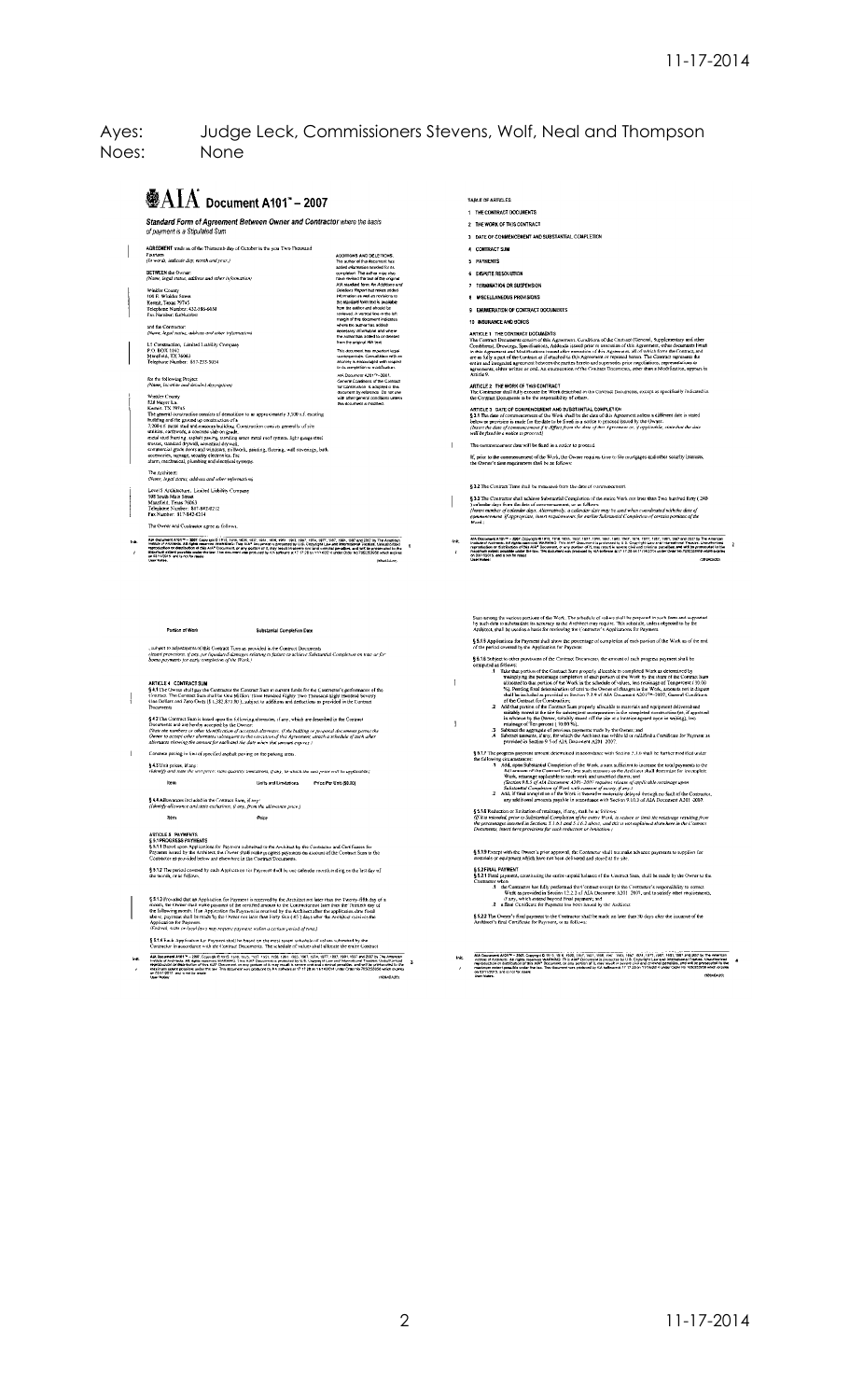### (Name, caldress and other information) ARTICLE 5 OISPUTE RESOLUTION<br>5 et metrici, DECISION MARER<br>The Architect will serve at Iraini Decision Maker pursuant to Secure 15.2 of AIA Document A201-2007, uniess<br>the parties appent technology and the individual, and a  $\mathbf{I}$ Mattew Schneider Mobile Number: 817-233-5034<br>Ernail Address: matts@level5designgroup.orcn Justin Gilmore<br>108 South Main Street<br>Mansfield, Texas 76063<br>Telephone Number: 817-842-0212<br>Fax Number: 817-842-0214 Entimity of the Owner's principles only the second state of the principle of the state of the State of the Owner's part the Contractor's representative shall be changed without ten days written notice to the other state. §8.6 Other provisions: PIX POINTIPS: 2 | 1934-2013<br>
SA EN DIVIDAD DE PITE RESOLUTION<br>
PIX POINTIPS: 2018 INSTANT DE COLUTION<br>
PIX POINT INSTANT DE COLUTION IN A RESOLUTION<br>
CONTRE the appropriate base, finding the Content of the Content of the S ARTICLE 9 ENUMERATION OF CONTRACT DOCUMENTS<br>§ 9.1 The Contract Pocuments, except for Modifications issued after execution of this Agreement, are enumerated in [ ] Advitation pursuant to Section 15.4 of ATA Document A201-2007 § 9.1.1 The Agreement is this executed AIA Document A101-2007, Standard Frim of Agreement Between Owner<br>and Contractor.  $[X]$  Litigation in a court of competent particletion § 9.1.2 The General Conditions are AIA Document A201-2007, General Conditions of the Contract for<br>Construction  $\mathsf{I}$  =  $\mathsf{I}$  = Other (Specify)  $\mathbf{L}$ § 9.1.3 The Sopplementary and other Conditions of the Contract except as altered in the contract ARTICLE 7 - TERMINATION OR SUSPENSION<br>§7.1 The Context may be terminated by the Owner or the Contractor as provided in Article 14 of ATA Document.<br>A201–2007 Document Title Date **Pages** § 9.1.4 The Specifications:<br>(Enker las the Specifications here or refer to an exhibit anached to this Agreement.)  $$7.2$  The Work may be suspended by the Owner as provided in Aniele 14 of ALA Document A201-2007. **ARTICLE 3** MISCELLANEO was solvention as province at Artist in et a ALA Discussion A201-2017.<br>**ARTICLE 3 MISCELLANEOUS PROVISCIAE**<br>**Discussion, the reference is mode in this Agreement** to a provision of ALA Discument A201 Section Title Date Date Pages §9.15 The Durwings:<br>(Ether hat the Durwings bere or refer to an reliable attached to this Agreement )<br>Tello of Deveniug: achievity 62 shoots of Construction Documents for New County Clinic for Witkler County, TX<br>dated Augu § 6.2 Payments due and unpit d'auder the Contract shall betwinnered from the date payment is due at the rate stated<br>below, or in the alsume thereof, at the legal rate prevailing from time to time at the place where the Pro  $\parallel$ -<br>ute of interest agreed upon, if any y **Title Number** Date Prime rate (Walt Street Journal SW Edition) §9.1.6 The Addenda, if any: § 8.3 The Owner's representative<br>¡Name, addense and other information) **Number** Date .<br>Honorable Bonnie Leek or her successors in office Pages Portinas of Addenda refating to bidding requirements are not part of the Contract Documents unless the hudding<br>requirements are also enumerated in this Article 9. § 9.1.7 Additional documents, if any, forming part of the Contract Documents: **68.4 The Contractor's repres** § 8.4 The Contractor's representative<br>AN DOLLARSHIP - 2001 Copyright (P. 1918, 1925, 1927, 1951, 1961, 1961, 1962, 1967, 1974, 1977, 1987, 1997, 199<br>However, Annual Margins making Matchies Translation profession in Science AN ORIGINAL AND - BRO CONSIDER ENT. UN LES LISTES DE TRE SIEU AND INC. DES VIOLENCES DE LA VIOLENCE ATTACAMENT<br>INGRAPHICANDE AUTORI MARINE VARIABLE. THE SIEU CONTRACT PROBLEM DE CONTRACT DE ANITOMETRIS DE VIOLENCES DE SI<br>I Facagraph Deleted)<br>2. Obel documents, if any Josefa below<br>1. Clust here any additional documents that are interded to form part of the Contract Decuments. Also<br>1. Document ARNI-200 provides that bidging requirements such a Additions and Deletions Report for<br>AlA<sup>®</sup> Document A101<sup>™</sup> – 2007 This Additions and Deteilors Negari as defined on page 1 of the associated document, reproduces below at leaf the author has<br>added to be scander tions Alk discussion of order to complete it, as well as any test the publish Nole <sup>- Th</sup>es Additions and Ocictoris Report is provided for information purposes only and is not incomparated into or constitute any<br>part of the associated AAA document, This Additions and Detelloris Report and to associa RTICLE 10 - INSURANCE AND BONDS<br>Le Converter shall preduce and maintain insurance and provide bonds as set forth in Article 11 of AIA Document<br>201-2007.<br>Bark bonding requirements, if any, and limits of Italklity for insura The Commetter shall purchase and maintain insurance and provide bands as set forth in Article 11 of ALA Docu<br>A201–2007,<br>(State banding requirements, if any, and limits of liability for usurance required in Article 11 of A PAGE 1 AGREEMENT made as of the Thirteenth day of Qctober in the year Two Thousand Fourteen Type of Insurance or bond<br>Greenal Tabijity (1900, 1900, 1900, 1900, 1900, 1900, 1900, 1900, 1900, 1900, 1900, 1900, 1900, 1900, 1900, 1<br>Automotive Tabijity (1900, 1900, 1900, 1900, 1900, 1900, 1900, 1900, 1900, 1900, 1900,

 $\bar{1}$ 

This Agreement entered into as of the day and year first written above.

 $OMM<sup>2</sup>$  (Signature)

 $\overbrace{\text{CONTRACTOR (Signature)}}$ 

e Altil<sup>ow</sup> - and Convents (1941-2011-205), 192-1981, 198-1961, 1983, 1987, 1974, 1977, 1987, 1997, 1998 of 202 by Deployment and Convents (1998), the Service of The Service of The Service of The Service of The Service of

**Homorabic Bonnie Leck, Winkler County Joseph Manuferty School Committee County School County School County School County School County School County School County School County School County School County School County Sc** 

- - -

Winkler County<br><u>100 E</u> Winkler Street<br>Kemuk, Texas 79745<br>Telephone Number: 432-586-6658<br>Fax Number: 68,Non<u>ber</u>

15 Construction, Limited Liability Company<br>P.O. HOX 1917<br>Marsfield, 1X 76063<br>Telephone Number: 817-233-5934

**Winkler County<br>Annihilation 2018**<br>Annihilation 2018<br>Annihilation 2018<br>Province 2018<br>The County of Constant Constitute (Calculation to an annonximately, 3,500 x f. existing huiding and the security<br>Annihilation 2018<br>2019 a

<sup>m</sup><br>L<u>evel 5, Architecture, Limited Li</u>phitty Company,<br><u>MR South Mans Street</u><br>Mansfelds, Tessa: 26053<br>Telephone Number, 817-842-0212<br>Fax Number, 817-842-0214

nd Dishows these file data becames a total Compatibility of the 1951 to the USI of the 1967 top 1961 to 1971 th<br>HT September Several method of Actions at Agent meants explicities that AMP Document transacted by US Copyrigh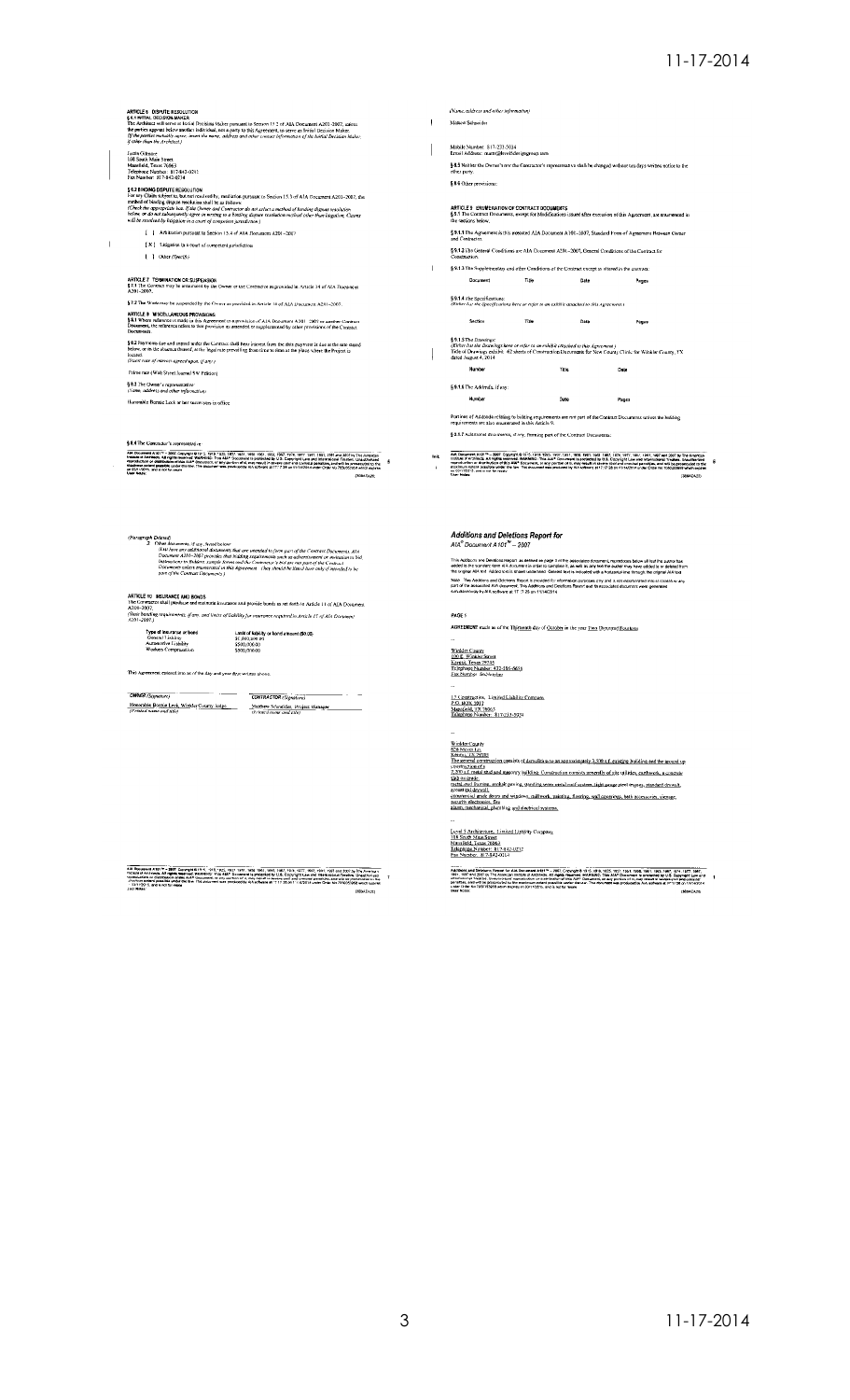## PAGE 2

The commencement date will be fixed in a notice to proceed.

§ 3.3 The Contractor shall achieve Substantial Completion of the entire Work not later than Two hundred forcy (240)<br>) salendar days from the date of commemorment, or as follows: PAGE 3

§ 4.1 The Owner shall pay the Constactor the Contract Sum in current funds for the Contractor's performance of the<br>Contract. The Contract Sum shall be One Million. Three Hundred Eighter Two Theosened Eight Hundred Seventy<br>

aving in lieu of specified asphalt paving no the parking areas.

§ 5.1.3 Provided that an Application for Payment is received by the Architect not hard than the <u>Twenty-Afth</u> day of 3<br>month, the Gowan shall be note equation of the contrict annual to the Contraction to later than the <u>T</u> PAGE 4

- Take that portion of the Contract Sum properly allocable to completed Work as determined by<br>maligiving the processing completion of each proform of the Work by the three of the Comerca Sum<br>with Panaling final disterminati
- 2 Add that portion of the Creatner Stars properly allocable to materials and nanpyment delivered and<br>suicibly stowed at the star for suitabequents incononation in the completed construction (or, if approved<br>in a Monce by

PAGE 5

Justin Giltnore<br>108 South Main Street<br>Mansfield, Texas 76662<br>Telsphone Number, 817-842-0212<br>Fax Number, 817-842-0214

 $\{\underline{X}\}$  . Litigation in a court of competent jurisdiction

TARTEN DES DÉSERT ÉVAILLE DE ROYAUME AUTOR - 2007 C-POINT DE L'AIRE DES CITES (PARTIER : 1992) DE L'AIRE DE CO<br>1991 : DE POINT DE L'AIRE DE L'AIRE DE L'AIRE DE L'AIRE DE L'AIRE DE L'AIRE DONNE DE POINT DE L'AIRE DE L'AIR<br>1

Prime rate (Wall Street Journal SW Edition)

Henorable Bonnie Leck or her successors in office

PAGE 6 Mattew Schneider

Mobile Number: 317-233-5034<br>Email Address: matts@level5design@0up-com

§ 9.1.3 The Supplementary and other Conditions of the Gontract-Contract except as altered in the contract:

Title of Drawings exhibit, 62 sheets of Construction Documputs for New County Clinic for Winkler County, EX<br>dated August 4, 2014

'<br>d-AlA-Document E201<br>following:

Type of insurance or toond<br>General Lability, the state of the state of the AMD of the AMD of the AMD of the AMD of the AMD of the AMD of<br>Alabam Change State Company (1990-000)<br>Northern Change State Company (1990-000)

Honorable Bonnie Leck, Winkler County Judge Mathew Schneider, Project Manager

Additions and Dembass Reporter Att December A1911—2007 Copyright C 1913, 1998-1922-1932-1935, 1998-1998-1998-1<br>Marristown Trades: Unselection reproduction trades between MC Documber, on an professional market and a Copyri<br>

# **Certification of Document's Authenticity**<br>AIA® Document D401™ - 2003

I. Justin Gibnere, A.D., benefic cartife, to the best of my imposible, information and belief, that i created the state of the state of the state of the state of the state of the state of the state of the state of the sta

 $\overbrace{ \textit{NignedJ} }^{'} \qquad \qquad \overbrace{ \qquad \qquad }^{'} \qquad \qquad \overbrace{ \qquad \qquad }^{'} \qquad \qquad \overbrace{ \qquad \qquad }^{'} \qquad \qquad \overbrace{ \qquad \qquad }^{'} \qquad \qquad \overbrace{ \qquad \qquad }^{'} \qquad \qquad \overbrace{ \qquad \qquad }^{'} \qquad \qquad \overbrace{ \qquad \qquad }^{'} \qquad \qquad \overbrace{ \qquad \qquad }^{'} \qquad \qquad \overbrace{ \qquad \qquad }^{'} \qquad \qquad \overbrace{ \qquad \qquad }^{'} \qquad \qquad \overbrace{ \qquad \$ 

 $\overline{rate}$  and  $\overline{rate}$  and  $\overline{rate}$  $\overline{\phantom{a}}$ 

 $\omega$  and  $\omega$  is the contract of  $\omega$  is the contract of  $\omega$  is the contract of  $\omega$  is the contract of  $\omega$  $-\cdots$ 

MA Document CAST<sup>4</sup> - 2001 Compatible District And A Document information and approximated Without The And Postmers &<br>In Annual by U.S. Compatible and information frame. Unauthouse reproduction of distribution of the Annua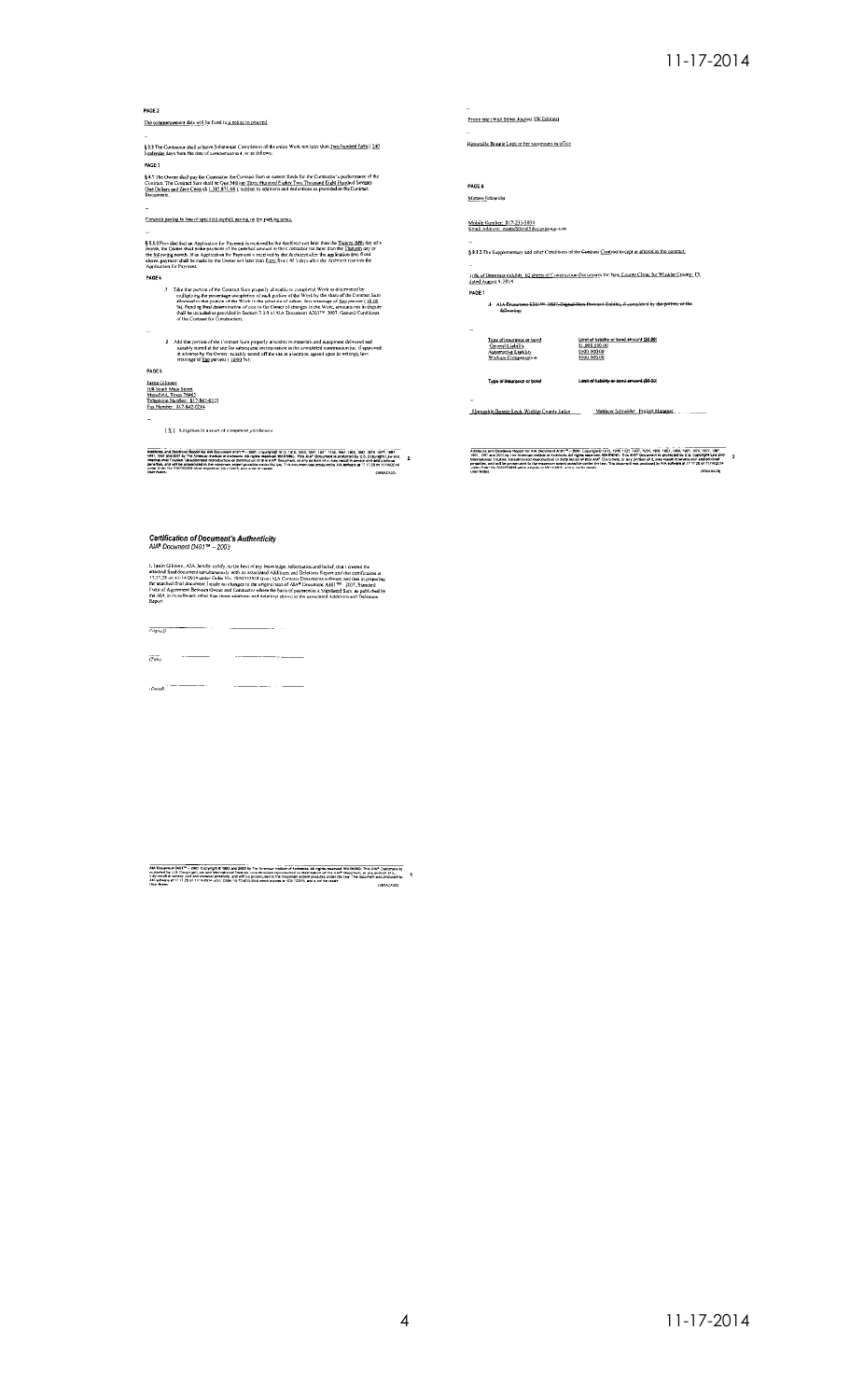# $\bigcirc \mathbb{A} I A$  Document A201" - 2007 **General Conditions of the Contract for Construction**

ma.<br>T

loit.<br>/

| for the following PROJECT:                                       |                                                                         |
|------------------------------------------------------------------|-------------------------------------------------------------------------|
| (Name and location or address)                                   |                                                                         |
| Winkler County                                                   | ADDITIONS AND DELETIONS:                                                |
| \$28 Mover Ln.                                                   | The author of this document has                                         |
| Kernit 1'X 79745                                                 | astricel information needed for its                                     |
| THE OWNER:                                                       | correletion. The author may also                                        |
| (Name, legal status and address)                                 | have revised the text of the original                                   |
| Winkler County                                                   | AIA standard form An Additions and<br>Deletions Report that notes added |
| 100 F. Winkler Street                                            | information as well as revisions to                                     |
| Kennit, Texas 79745                                              | the standard form lexi is available                                     |
|                                                                  | from the suffuor and should be                                          |
| THE ARCHITECT:                                                   | reviewed. A vortical two in the left                                    |
| (Name, legal status and address)                                 | margin of this document indicates                                       |
| Level 5 Architecture Limited Liability Company<br>108 South Main | where the author has added<br>necessary information and where           |
| Mansfield, Texas 76063                                           | the author has added to or deleted                                      |
| Telephone Number 817-842-0212                                    | from the onginal AIA text.                                              |
| Fax Number: 817-842-0214                                         | This document nas important legal                                       |
|                                                                  | consequences. Consultation with an                                      |
| <b>TABLE OF ARTICLES</b>                                         | allower is encouraged with respect                                      |
| 1 GENERAL PROVISIONS                                             | le às concietion or modification.                                       |
|                                                                  |                                                                         |
| 2 OWNER                                                          |                                                                         |
| 3 CONTRACTOR                                                     |                                                                         |
| 4 ARCHITECT                                                      |                                                                         |
| <b>SUBCONTRACTORS</b><br>s                                       |                                                                         |
| CONSTRUCTION BY OWNER OR BY SEPARATE CONTRACTORS<br>6            |                                                                         |
| <b>CHANGES IN THE WORK</b><br>т                                  |                                                                         |
| <b>8 TIME</b>                                                    |                                                                         |
| 9 PAYMENTS AND CONPLETION                                        |                                                                         |
| 10 PROTECTION OF PERSONS AND PROPERTY                            |                                                                         |
| <b>11 INSURANCE AND BONDS</b>                                    |                                                                         |
| 12 UNCOVERING AND CORRECTION OF WORK                             |                                                                         |
| 13 MISCELLANEOUS PROVISIONS                                      |                                                                         |
|                                                                  |                                                                         |
| 14 TERMINATION OR SUSPENSION OF THE CONTRACT                     |                                                                         |

AM Developed AST = 2007 Copyoff & BTN 915, 1915, 1925, 1937, 1937, 1945, 1967, 1967, 1978, 1978, 1978, 1979, 1979, 1979, 1979, 1979, 1979, 1979, 1979, 1979, 1979, 1979, 1979, 1979, 1979, 1979, 1979, 1979, 1979, 1979, 1979,

| <b>INDFX</b>                                                                             | Architect's Additional Services and Expenses                                                                                                                                                                                                                                                                                                                                                                                                                                                                                                                                                                                 |
|------------------------------------------------------------------------------------------|------------------------------------------------------------------------------------------------------------------------------------------------------------------------------------------------------------------------------------------------------------------------------------------------------------------------------------------------------------------------------------------------------------------------------------------------------------------------------------------------------------------------------------------------------------------------------------------------------------------------------|
| (Topics and numbers in bold are soction headings )                                       | 2.4, 11.3.1 1, 12.2.1, 13.5.2, 13.5.3, 14.2.4                                                                                                                                                                                                                                                                                                                                                                                                                                                                                                                                                                                |
|                                                                                          | Architect's Administration of the Contract                                                                                                                                                                                                                                                                                                                                                                                                                                                                                                                                                                                   |
| Acceptance of Nonconforming Work                                                         | 3.1.3, 4.2, 3.7.4, 15.2, 9.4.1, 9.5<br>Architect's Approvals                                                                                                                                                                                                                                                                                                                                                                                                                                                                                                                                                                 |
| 9.6.6.9.9.3.12.3                                                                         | 2.4, 3.1.3.3.5, 3.10.2, 4.2.7                                                                                                                                                                                                                                                                                                                                                                                                                                                                                                                                                                                                |
| Acceptance of Work                                                                       | Architect's Authority to Reject Work                                                                                                                                                                                                                                                                                                                                                                                                                                                                                                                                                                                         |
| 9.6.6, 9.8.2, 9.9.3, 9.10.1, 9.10.3, 12.3                                                | 3.5, 4.2.6, 12.1.2, 12.2.1                                                                                                                                                                                                                                                                                                                                                                                                                                                                                                                                                                                                   |
| Arcess to Work                                                                           | Architect's Capyright                                                                                                                                                                                                                                                                                                                                                                                                                                                                                                                                                                                                        |
| 3.16.6.2.1.12.1                                                                          | 1.1.7.1.5                                                                                                                                                                                                                                                                                                                                                                                                                                                                                                                                                                                                                    |
| Accident Prevention                                                                      | Architect's Decisions                                                                                                                                                                                                                                                                                                                                                                                                                                                                                                                                                                                                        |
| 10                                                                                       | 3.7.4, 4.2.6, 4.2.7, 4.2.11, 4.2.12, 4.2.13, 4.2.14, 6.3,                                                                                                                                                                                                                                                                                                                                                                                                                                                                                                                                                                    |
| Acts and Omissions                                                                       | 7.3.7, 7.3.9, 8.1.3, 8.3.1, 9.2, 9.4.1, 9.5, 9.8.4, 9.9.1,                                                                                                                                                                                                                                                                                                                                                                                                                                                                                                                                                                   |
| 3.2.3.3.2, 3.12.8, 3.18, 4.2.3, 8.3.1, 9.5.1, 10.2.5.                                    | 13.5.2, 15.2, 15.3                                                                                                                                                                                                                                                                                                                                                                                                                                                                                                                                                                                                           |
| 10.2.8, 13.4.2, 13.7, 14.1, 15.2<br>Addenda                                              | Architect's Insuretions                                                                                                                                                                                                                                                                                                                                                                                                                                                                                                                                                                                                      |
| 1.1.1.3.11                                                                               | 3.7.4, 4.2.2, 4.2.9, 9.4.2, 9.8.3, 9.9.2, 9.10.1, 13.5<br>Architect's Instructions                                                                                                                                                                                                                                                                                                                                                                                                                                                                                                                                           |
| Additional Costs, Claims for                                                             | 3.2.4.3.3 J, 4.2.6, 4.2.7, 13.3.2                                                                                                                                                                                                                                                                                                                                                                                                                                                                                                                                                                                            |
| 3.7.4, 3.7.5, 6.1.1, 7.3.7.5, 10.3, 15.1.4                                               | Architect's Interpretations                                                                                                                                                                                                                                                                                                                                                                                                                                                                                                                                                                                                  |
| Additional Inspections and Testine                                                       | 4.2.11.4.2.12                                                                                                                                                                                                                                                                                                                                                                                                                                                                                                                                                                                                                |
| 94.2.98.3.12.2.1.13.5                                                                    | Architect's Project Representative                                                                                                                                                                                                                                                                                                                                                                                                                                                                                                                                                                                           |
| Additional Insured                                                                       | 4.2.10                                                                                                                                                                                                                                                                                                                                                                                                                                                                                                                                                                                                                       |
| 1114                                                                                     | Architect's Relationship with Contractor                                                                                                                                                                                                                                                                                                                                                                                                                                                                                                                                                                                     |
| Additional Time, Claims for                                                              | 1.1.2, 1.5, 3.1.3, 3.2.2, 3.2.3, 3.2.4, 3.3.1, 3.4.2, 3.5,                                                                                                                                                                                                                                                                                                                                                                                                                                                                                                                                                                   |
| 3.2.4, 3.7.4, 3.7.5, 3.10.2, 8.3.2, 15.1.5<br>Administration of the Contract             | 3.7.4, 3.7.5, 3.9.2, 3.9.3, 3.10, 3.11, 3.12, 3.16, 3.18,                                                                                                                                                                                                                                                                                                                                                                                                                                                                                                                                                                    |
| 3.1.3, 4.2, 9.4, 9.5                                                                     | 4.1.2, 4.1.3, 4.2, 5.2, 6.2.2, 7, 8.3.1, 9.2, 9.3, 9.4, 9.5,<br>9.7, 9.8, 9.9, 10.2 6, 10.3, 11.3, 7, 12, 13.4.2, 13.5,                                                                                                                                                                                                                                                                                                                                                                                                                                                                                                      |
| Advertisement or Invitation to Bid                                                       | 152                                                                                                                                                                                                                                                                                                                                                                                                                                                                                                                                                                                                                          |
| 1.1.1                                                                                    | Architect's Relationship with Subcontractors                                                                                                                                                                                                                                                                                                                                                                                                                                                                                                                                                                                 |
| Aesthetic Effect                                                                         | 1.1.2, 4.2.3, 4.2.4, 4.2.6, 9.6.3, 9.6.4, 11.3.7                                                                                                                                                                                                                                                                                                                                                                                                                                                                                                                                                                             |
| 4.2.13                                                                                   | <b>Architect's Representations</b>                                                                                                                                                                                                                                                                                                                                                                                                                                                                                                                                                                                           |
| <b>Allowances</b>                                                                        | 9.4.2, 9.5.1, 9.10.1                                                                                                                                                                                                                                                                                                                                                                                                                                                                                                                                                                                                         |
| 3.8.73.8                                                                                 | Architect's Site Visits                                                                                                                                                                                                                                                                                                                                                                                                                                                                                                                                                                                                      |
| All-risk Insurance                                                                       | 3.7.4, 4.2.7, 4.2.9, 9.4.2, 9.5.1, 9.9.2, 9.10.1, 13.5                                                                                                                                                                                                                                                                                                                                                                                                                                                                                                                                                                       |
| 11.3.1, 11.3.1.1                                                                         | Asbestos<br>10.3.1                                                                                                                                                                                                                                                                                                                                                                                                                                                                                                                                                                                                           |
| <b>Applications for Payment</b><br>4 2.5, 7.3.9, 9.2, 9.3, 9.4, 9.5.1, 9.6.3, 9.7, 9.10, | Attorneys' Fees                                                                                                                                                                                                                                                                                                                                                                                                                                                                                                                                                                                                              |
| 11.1.3                                                                                   | 3.18.1.9.30.2.10.3.3                                                                                                                                                                                                                                                                                                                                                                                                                                                                                                                                                                                                         |
| Approvals                                                                                | Award of Separate Contracts                                                                                                                                                                                                                                                                                                                                                                                                                                                                                                                                                                                                  |
| 2.1.1, 2.2.2, 2.4, 3.1.3, 3.10.2, 3.12.8, 3.12.9, 3.12.10,                               | 611.612                                                                                                                                                                                                                                                                                                                                                                                                                                                                                                                                                                                                                      |
| 4.2.7, 9.3.2, 13.5.1                                                                     | Award of Subcontracts and Other Contracts for                                                                                                                                                                                                                                                                                                                                                                                                                                                                                                                                                                                |
| Arbitration                                                                              | Portions of the Work                                                                                                                                                                                                                                                                                                                                                                                                                                                                                                                                                                                                         |
| 8.3.1, 11.3.10, 13.1, 15.3.2, 15.4                                                       | 5.7                                                                                                                                                                                                                                                                                                                                                                                                                                                                                                                                                                                                                          |
| <b>ARCHITECT</b>                                                                         | Basic Definitions                                                                                                                                                                                                                                                                                                                                                                                                                                                                                                                                                                                                            |
| Architect, Definition of                                                                 | 11<br><b>Bidding Requirements</b>                                                                                                                                                                                                                                                                                                                                                                                                                                                                                                                                                                                            |
| 413                                                                                      | 1.1.1.5.2.1.11.4.1                                                                                                                                                                                                                                                                                                                                                                                                                                                                                                                                                                                                           |
| Architect, Extent of Authority                                                           | Binding Dispute Resolution                                                                                                                                                                                                                                                                                                                                                                                                                                                                                                                                                                                                   |
| 2.4, 3.12.7, 4.1, 4.2, 5.2, 6.3, 7.1.2, 7.3.7, 7.4, 9.2.                                 | 9.7, 11.3.9, 11.3.10, 13.1. 15.2.5, 15.2.6.1, 15.3.1,                                                                                                                                                                                                                                                                                                                                                                                                                                                                                                                                                                        |
| 9.3.1, 9.4, 9.5, 9.6.3, 9.8, 9.10.1, 9.10.3, 12.1, 12.2.1,                               | 15.3.2, 15.4.1                                                                                                                                                                                                                                                                                                                                                                                                                                                                                                                                                                                                               |
| 13.5.1, 13.5.2, 14.2.2, 14.2.4, 15.1.3, 15.2 1                                           | Boifer and Machinery Insurance                                                                                                                                                                                                                                                                                                                                                                                                                                                                                                                                                                                               |
| Architect, Limitations of Authority and                                                  | 113.2                                                                                                                                                                                                                                                                                                                                                                                                                                                                                                                                                                                                                        |
| Responsibility                                                                           | Bouds, Lien                                                                                                                                                                                                                                                                                                                                                                                                                                                                                                                                                                                                                  |
| 2.1.1, 3.12.4, 3.12.8, 3.12.10, 4 1.2, 4.2 1, 4.2.2,                                     | 7.3.7.4, 9.10.2, 9.10.3                                                                                                                                                                                                                                                                                                                                                                                                                                                                                                                                                                                                      |
| 4.2.3, 4.2.6, 4.2.7, 4.2.10, 4.2.12, 4.2.13, 5.2 1, 7.4,                                 | Bonds, Performance, and Payment                                                                                                                                                                                                                                                                                                                                                                                                                                                                                                                                                                                              |
| 9.4.2, 9.5.3, 9.6.4, 15.1.3, 15.2                                                        | 73.74.96.7.9.103.11.39.114                                                                                                                                                                                                                                                                                                                                                                                                                                                                                                                                                                                                   |
| on 05/11/2015, and is not for resear<br><b>User Notes:</b>                               | AM. Decument A2017 - 2007. Copyright C 1911. 1915, 1918, 1925. 1957, 1958, 1958, 1961, 1968, 1970, 1970. 1970. 1987 and 2027 by The American<br>institute of Architects. All rights reserves, WARNING: This A(A* Cocurrent is protected by U.S. Copyright Law and Interhational Triatives. Unauthorized<br>3<br>reproduction or dratribution of this AIA* Document, or any portion of it, may result in severe civic and comman penalties, and will be prosecuted to the<br>minimum extent possible ander the law. This document was protuned by AIA extense at 17:40:43 on 14/4/2014 under Order No 7053353958 which extres |
|                                                                                          | <b>INFRADATA)</b>                                                                                                                                                                                                                                                                                                                                                                                                                                                                                                                                                                                                            |

Building Percart<br>3.7.1<br>Capitalization<br>1.3 -<br>
- Configure of Sobrancial Completion<br>
2 S. 3 9.4 9.85<br>
2 S. 3 9.4 9.85<br>
2 Configures for bypares<br>
2 Configures (19.9 and 2), 9.3, 9.9, 9.9, 9.6, 9.7,<br>
2 Only, 9.10.3, 14.11.3, 14.2, 15.13<br>
13.5.1<br>
Centificates of Insura Show, 1913<br>Charge Orders<br>5.2, 3.3.2, 3.7.4, 3.8.2.3, 3.11, 3.12.8, 4.2.8,<br>5.2.3, 7.1.2, 7.1.3, 7.2, 7.3.2, 7.3.6, 7.3.9, 7.3.10,<br>6.3.1, 9.3.1.1, 9.10.3, 10.3.2, 11.3.1, 11.3.4, 11.3.9,<br>Charge Orders, Definition of<br>7.21, 32.4, 61.1, 62, 71.9, 92.3, 9.10, 4.10, 13.3, 15.1<br>52.4, 61.1, 62, 71.9, 9.35, 9.10, 4.10, 134, 14<br>Claim for Additional Cost<br>Claim for Additional Cost<br>Claim for Additional Cost<br>Claim for Additional Cost<br>Claim for Addition Commercement of the Work, Conditions Relating to<br>2.2.1, 3.2.2, 3.4.1, 3.7.1, 3.10.1, 3.12.6, 5.2.1, 5.2.3,<br>6.2.2, 8.1.2, 8.2.2, 8.3.1, 11.1, (1.3.3, 11.3.6, 11.4.1,<br>15.1.4 6.2.2.81.2, 8.2.2, 8.3.1, 11.1, 11.3, 11.3, 11.4, 11.3, 11.4, 11.4, 11.4, 11.4, 11.4, 11.4, 11.4, 11.4, 11.4, 11.4, 11.4, 11.4, 11.4, 11.4, 11.4, 12.4, 12.4, 12.4, 12.4, 12.4, 12.4, 12.4, 12.4, 12.4, 12.4, 12.4, 12.4, 12.

9<br>Completion, Substantial

15 CLAIMS AND DISPUTES

 $4.2.9, 8.1.1, 8.1.3, 8.2.3, 9.4.2, 9.8, 9.9.1, 9.10.3,$ <br> $12.2, 13.7$ 

ats for premis 2011 – 2001 (2001-010 1911), 1915, 1913, 1920, 1931, 1981, 1995, 1995, 1995, 1997, 1997, 1997, 1997, 1997, 1997, 1997, 1997, 1997, 1997, 1997, 1997, 1997, 1997, 1997, 1997, 1997, 1997, 1997, 1997, 1997, 1997

Consolidated in the means of the BY<br>15.4.4<br>SEPARATE CONTRACTORS<br>SEPARATE CONTRACTORS<br>1.1.4.6<br>Construction Change Directive. Definition of<br>7.3.1

Construction Change Directive, Definition of<br>7.3.1<br>Construction Change Directives<br>1.1.1, 3.4.2, 3.12.8, 4.2.8, 7.1.1, 7.1, 7.71.3, 7.3,<br>9.3.1.1<br>Construction Schadules, Consecration

Council Award and Evecurent, Conditions Relating<br>
3.7.1.3.10, 2.5. 0.4.111.1.4.111.2.6.11<br>
3.7.1.3.10.3.2.0.3.1.111.4.111.3.1.14.1<br>
Contract Documents, Copies Fundabel and Use of<br>
1.5.2.2.3.7.3<br>
2.1.1.4.1.1.4.2.4.1.3.2.3.1

Contract Time, Defin<br>8.1.1<br>CONTRACTOR

Inff.<br>  $\label{eq:1} I$ 

AA Decembra AM - - 2007. General C. 1911, 1914, 1918, 1921, 1921, 1931, 1941, 1948, 1958, 1978, 1978, 1987, 199<br>Frederick Commission of the Commission Commission of the Commission of the Commission and the Commission Commi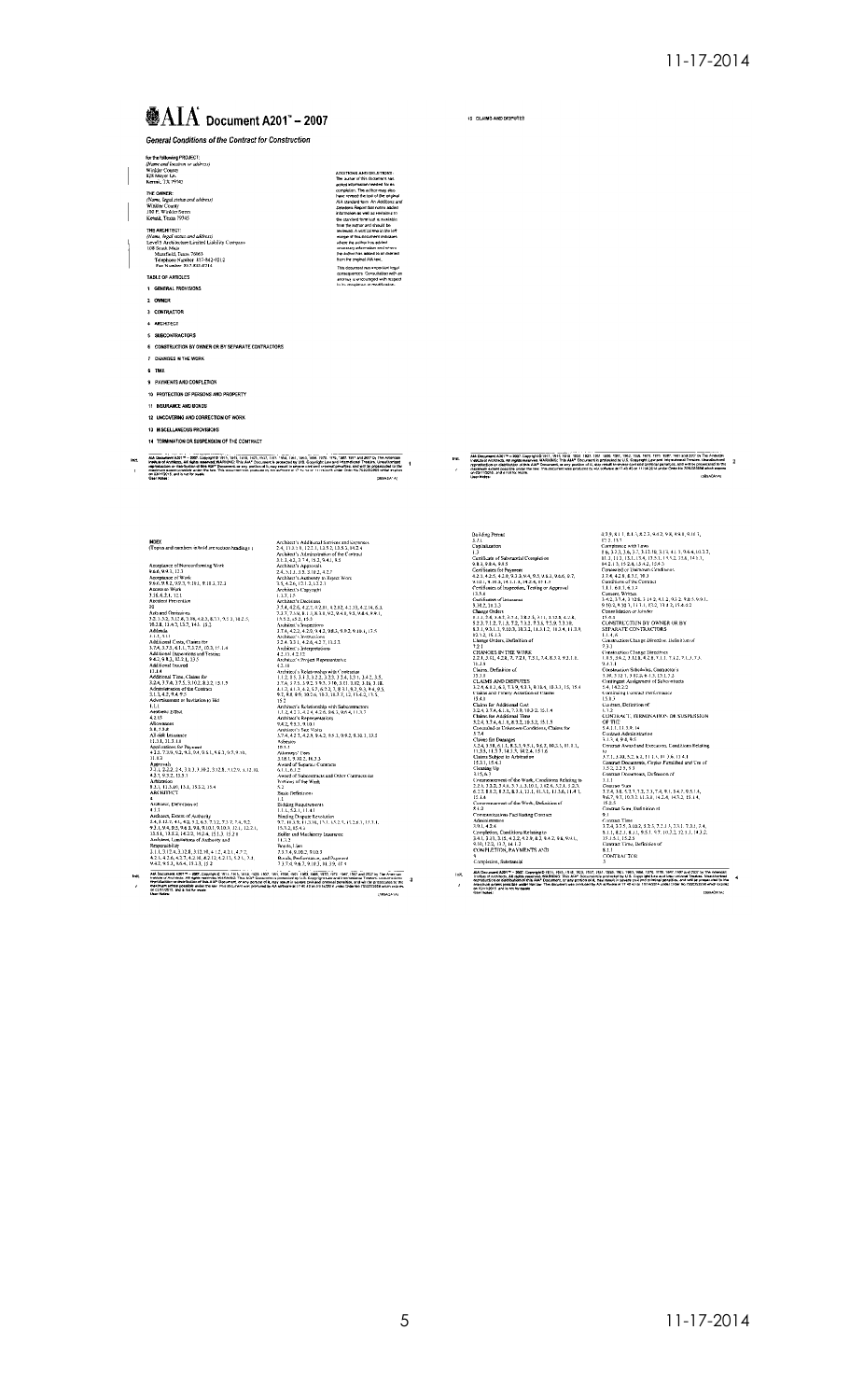Contractor, Definition of<br>3.1, 6.1.2<br>Contractor's Construction Schedules<br>3.10, 3.12.1, 3.12.2, 6.1.3, 15.1.5.2<br>Contractor's Employees 2.4, 3.2.4, 3.7.3, 3.8.2, 3.15.2, 5.4.2, 6.1.1, 6.2.3,<br>7.3.3.3, 7.3.7, 7.3.8, 7.3.9, 9.10.2, 10.3, 10.3, 6, 11.3, 12.1.2, 12.2, 1, 12.4, 12.5, 11.5, 12.1<br>Cutting and Patching<br>2.14, 6.2.5<br>Damage to Construction of Owner or Contractor's Employees<br>3.3.2.3.4.3.3.8.1.3.3.8.1.8.2.4.2.3.4.2.6.10.2.10.3.<br>11.3.1.11.3.3.4.14.1.14.2.1.1<br>Contractor's Liability Insurance **Unity very Linkility Jenerate:**<br>
(L.D.) very Linkility Jenerate:<br>
Contractor 3 Reinbonchip with Separate Contractor<br>
and Oomer 4 Process<br>  $\frac{1}{2}$  (2.2, 3 Hz, 4.2, 4.6, 11.3, 7, 12, 1.2, 12, 22,<br>  $\frac{1}{2}$  (2.2, 2.9, 4. 11.3.1.2, 11.3.7, 11.3.8<br>Contractor's Relationship with the Architect<br>1.1.2, 1.4, 5.1.3, 3.2.3, 3.2.3, 3.2.4, 3.3.1, 3.4.2, 3.5,<br>3.7, 4.3, 3.0, 3.11, 3.12, 3.10, 3.18, 4.1.3, 4.2, 5.2,<br>6.2.2, 7, 8.3.1, 9.2, 9.3, 9.4, 9.5, י .<br>ממשתמש s Right to Stop the Work  $\frac{1}{2}$ <br>  $\frac{1}{2}$  minor is together of the minimalistic field Contract Contract Contract Contract Contract Contract Contract Contract Contract Contract Contract Contract Contract Contract Contract Contract Contract Con 1910–1911<br>12, 3.3, 3.4, 3.12, 10, 4.2, 2. 4.2.7, 6.1.3, 6.2 4,<br>1.2, 3.3, 3.4, 3.12, 10, 12, 34, 15, 1.3<br>1.3, 7.3, 7.3.7, 8.2, 10, 12, 34, 15, 1.3<br>|-<br>| structual Labillity Insurance For example, the state of the state of the state of the state of the state of the state of the state of the state of the state of the state of the state of the state of the state of the state of the state of the state of 3.11<br>Drawings, Definition of<br>1.1.5 \* 17<br>\* clion of Work<br>? 4, 3.7.3, 9.4.2, 9.8.2, 9.8.3, 9.9 t, 12,1.2, 12.2<br>\* latino and Intent of the Cuntury, Documentu  $\epsilon$ Definition of Textures 1.2011 - 2005 Copy (M. 015), 1915, 1935, 1937, 1937, 1947, 1947, 1947, 1947, 1947 - 11. 14.2.1.2.<br>In other company of the state of the state of the state of the state of the state of the state and state Unatoma<br>-D

2.44, 0.62<br>
Contractors Construction of Owner or Separate<br>
Contractors<br>
3.14.2, 6.2.4, 10.2.1.2, 10.2.5, 10.4, 11.3.1, 11.3, 12.2.4 1224<br>
224<br>
2000age to the Work<br>
3.(4.2, 9.9.1, 10,2.1,2, 10,2.5, 10.4, 11.5.1, 12.2.4<br>
Damages, Clains for<br>
14.3.2, 10.3,7, 14.1,3, 8.3.3, 9.5.1, 9.6.7, 10.3.5, 11.3.1,<br>
14.3.5, 11.3.7, 14.13, 14.2.4, 15.16<br>
13.000000 for 113.5.11.3.7, 11.13.12, 11.12, 11.16<br>
Danago for Delay<br>
6.11.8.3.3.9.5.16.9.7.10.3.2<br>
6.11.8.3.3.9.5.16.9.7.10.3.2<br>
2.12" Commencement of the Work, Definition of<br>
8.12" Commencement of the Work, Definition of<br>
8.12" Comme Drawings, Definition of<br>
Drawings and Specifications, Use and Ownership of<br>
Drawings and Specifications, Use and Ownership of<br>  $3.21$ <br>  $1.12$ <br>  $3.1$ <br>  $1.12$ <br>  $1.12$ <br>  $1.12$ <br>  $1.13$ <br>  $1.14$ <br>  $1.14$ <br>  $1.14$ <br>  $1.14$ <br>  $1.14$ <br>

Execution and Progress of the Work<br>
13.1, 12.2, 22.2, 22.2, 22.5, 22.5, 22.5, 22.5, 24.1, 23.5, 24.1, 23.1, 23.1, 23.1, 23.1, 23.1, 23.1, 23.1, 23.1, 23.1, 24.1, 24.1, 25.1, 24.1, 24.1, 24.1, 24.1, 24.1, 24.1, 24.1, 24.1, 1944, 1978<br>Trapactions<br>3.1.3, 3.3.3, 3.7.1, 4.2.2, 4.2.6, 4.7.9, 9.4.2, 9.8.3,<br>9.9.2, 9.10.1, 12.2.1, 13.5<br>Instructions to Bidders Instructions to Bidders<br>1.1.1<br>Instructions to the Contractor<br>1.3.2.4, 3.3.1, 3.8.4, 5.2.1, 7, 8.2.2, 12, 13.5.2<br>Instruments of Service, Definition of<br>1.1.7 Insurance<br>3.18.1, 6.1.1, 7.3.7, 9.3.2, 9.8.4, 9.9.1, 9.10.2, 11<br>Insurance, Boilet and Machinery announces.<br>
All December A201 W. 2007. Copyright © 1911, 1913, 1918, 1925.<br>
All December A201 W. 2007. Copyright © 1911, 1913, 1918, 1926.<br>
Institute of Acchience A3 mights reserved. WARNING: The A18<sup>4</sup> Dep<br>
net production Init.

Insurance, Use<br>11.2<br>Insurance, Property<br>10.2.5, 11.3<br>Insurance, Stored Mate PERMINE, SUPER MARTIALS \* 1938, 1981, 1983, 1986, 1970, 1976, 1987, 1987 and 2007 by The American<br>protected by U.S. Copyright Caw and International Treaties. Unauthorized 6 fe<br>y Pasult to allivers on it and criminal penetics, and will be prosecut

11.5.2<br>Insurance, Contractor's Liability<br>11.1<br>Insurance, Effective Date of<br>16.2.2, 11.1.3<br>Insurance, Loss of Use<br>Insurance, Owater's Liability<br>Insurance, Owater's Liability Braziles, Siene Braziles, Siene Braziles, Siene Braziles, Siene Braziles, Siene Braziles, Siene Braziles, Siene Braziles, Siene Braziles, Siene Braziles, Siene Braziles, Siene Braziles, Siene Braziles, Siene Braziles, Sie

2. 1.1.6, 1.5 1, 3.4.1, 3.5. 3,8 2, 3.8.3, 3 12, 3 13,<br><sup>2</sup> 1, 4.2.6, 4.2 7, 5.2.1, 6.3.1, 7.3.7, 9 3.2, 9.3 3,<br>1.3, 9.10.2, 10.2 1.2, 10.2.4, 14.2 1.1, 14.2.1, 2<br>.ns, Methods, Techniques, Sequences and 7 3.1, 8.2.2, 8.3.4, 9.3.1, 9.5.2, 9.5.1, 9.6.4, 9.9 1.<br>9.10.2, 10.3.2, 11.1.3, 41.3.3, 11.3.10, 12.2.2, 12.3,<br>13.2.2, 14.3, 14.4, 15.2.7<br>Owne? Financial Capability<br>2.2.1.1.3.2.2, 14.4, 15.2.7<br>Owne? Financial Capability<br>(P  $\begin{array}{lll} & \dots, 6.3.1, 7\\ \text{and} & 10.2, 12, 10.2.4, 1\\ \text{ns. Methods, Theability case, Seg-  
clures of Coometricism} \\ & 8.12.10, 4.2.2, 4.2.7, 9.4.2\\ & 15.2.8\\ \text{time 15.2.8}\\ & \text{time}\\ & \text{time}\\ & \text{time}\\ \end{array}$ лыя<br>10.3.5, 10.3 6, 15.2.4, 15.2.5, 15.2 б. 15.3, |<br>| Changes in the Work<br>|3,12.8, 4,2.8, 7,1, 7,4<br>|ELLANEOUS PROVISHONS **Gestions**, Definition of flextions to the Contract<br>1.1.2, 3.11, 4.1.2, 4.2.1, 5.2.3, 7, 8.3.1, 9.7,<br>1, 13.3.1<br>of Responsibility mforming Work, Acceptance of<br>5.9.9.3, 12.3<br>.unforming Work, Rejection and Correction of<br>-4.3.5, 4.2.6, 6.2.4, 9.5.1, 9.8.2, 9.9.3, 9.10.4, e<br>2.3, 2.4, 3.7.4, 3.3.1, 3.7.2, 3.12.9, 5.7.1, 9.7,<br>10.2.2, 13.1.3, 12.2.2.1, 13.3, 13.5.1, 13.5.2,<br>14.2, 15.2.8, 15.4.1 (ct., Written<br>? 4. 3.3.1, 3.9.2, 3.12.9, 3.12.10, 5.2.1, 9.7, 9 10,<br>2. 10.3, 11.1.3, 11.3 6, 12.2.2.1, 13.3, 14, 15.2 8,<br>2. ...  $(0.5, 11.4, 3.154, 3.124, 0.524, 1.97, 3.48, 0.242, 1.73, 1.64, 1.33, 0.34, 0.242, 1.73, 1.64, 1.62, 1.81, 1.2.5, 1.81, 2.54, 2.64, 2.65, 2.67, 2.68, 2.67, 2.68, 2.67, 2.69, 2.68, 2.67, 2.69, 2.69, 2.69, 2.69, 2.69,$ er. Definition of 1<br>
(et. Information and Services Required of the<br>
2. 2.2, 3.2.2, 3.12.10, 6 (13, 6.14, 6.2.6, 9.3.2)<br>
(3.64, 9.9.2, 9.10.3, 10.3.3, 11.2, 11.3, 13.5.3)<br>
(2.14 (1.1.4, 14.1.4, 15.1.3)<br>
het V. Authority

.na s Summity<br>1.1 1, 2.3, 2.4, 3.4.2, 3.8 1, 3.12.10, 3.14.2, 4.1.2.<br>3. 4 2.4, 4 2.9, 5.2.1, 5.2,4, 5.4.1, 6.1, 6.3, 7.2.1,

- Document A2017" - 2007, Copyright 9111-1312, 1916.<br>This of Acchesis, All rights massed WARNING This Ask Total reduction or distribution of the JAC Document, or any particular<br>interest construction of the JAC Document, or

Ovore's Liability Instantoco<br>
10.2 (2)<br>
10.2 (2)<br>
2)<br>
2)<br>
2)<br>
2)<br>
2)<br>
3, 2, 2, 3, 3, 4, 9 6, 4, 9 0, 9, 14.2,<br>
2, 2, 2, 2, 2, 2, 2, 14.22<br>
2,<br>
2, 14.22<br>
2,<br>
2, 14.22<br>
2,<br>
2, 14.22<br>
2,<br>
2, 14.22<br>
2,<br>
2, 14.22<br>
2,<br>
2, 14.22 son and state of the state of the Southern School (Southern School School School School School School School School School School School School School School School School School School School School School School School S *G*<br> **6** |<br> **6** |<br> **6** |<br> **1** |<br> **1** |<br> **1** |<br> **1** |<br> **1** |<br> **1** |<br> **1** |<br> **1** |<br> **1** |<br> **1** |<br> **1** |<br> **1** |<br> **1** *1* **|<br>
<b>1** *1* **<b>***n*<br> **1** *1* **<b>***n*<br> **1** *n*<br> **1** *n*<br> **1** *n*<br> **1** *n***<br>
<b>1** *n*<br> **1** *n***<br>
<b>** 14.2<br>Ownership and Use of Drawings, Specifications and<br>Other Instruments of Service<br>11.11, 1.1.6, 1.1.7, 1.5, 2.2.5, 3.2.2, 3.11, 3.17, 4.2.12,<br>5.1. 5.3<br>Partial Occupancy or Use<br> $2.66.6.99, 11.31.5$ <br>Patching, Casting and<br> $3.14, 6.2.5$ <br>Patchis<br> $3.17$ <br>2.17 31)<br>
21)<br>
Physical, Applications for<br>
423, 73, 9.2, 9.9, 9.4, 9.5, 9.6, 9.9, 9.8, 9.9 (1)<br>
423, 7.14, 9.4, 9.4<br>
Physical Confidence for<br>  $\mathcal{L}(1, 2, 3, 1, 2, 3, 4, 4, 5)$ <br>  $\mathcal{L}(2, 3, 2, 3, 3, 4, 6, 5, 9.6, 1, 9.6, 9.7,$ 137, 14.2.4, 14.4, 3<br>Payment Bond, Performance Bond and<br>7.3.7.4, 9.6.7, 9.10.3, 11.4<br>Payments, Progress<br>9.3, 9.6, 9.8.5, 9.10.3, 1.3.6, 14.2.3, 15.1, 3.<br>PAYMENTS AND COMPLETION a<br>
Payments to Subcontraction<br>  $P_2$  Payments to Subcontraction<br>
10.3 – 13. 4 6.2, 9 6.3, 9 6.3, 9 6.4, 9 6.7, 14.2.1.2<br>
10.3 – <br>
Performance Bond and Payment Bond<br>
2.12.1.9, 0.4, 2.9, 10.3, 11.4<br>  $P_1$  Parties, Performan  $2.2.2, 3.2, 3.13, 7.3.74, 10.2.2$ <br>ss., sets, with in section with the sets, said "usit and root by the American<br>in provides by U.S. Capyright Levines and Hermational Tradine. Ultauthorized<br>with collines in 17.90.03 and 1

PERSONS AND PROPERTY, PROTECTIC<br>To<br>Polychlorinated Biphery1<br>(0.3.1)<br>Product Data, Definition of<br>Product Data and Samples, Shop Drawings<br>11/12.2<br>Tenduct Data and Samples, Shop Drawings<br>11/12.12.22 **PERTY, PROTECTION OF** 1.1, 3.1, 4.2.7<br> **Engless and Completion**<br>
4.2, 3.2, 9.8, 9.9.1, 14 1.4, 15.1.3<br>
4.2, 3.2, 9.8, 9.9.1, 14 1.4, 15.1.3<br>
9.3, 9.6, 9.8.5, 9.10, 3, 13.6, 14.2.5, 15.1.3<br>
1.1.4<br>
1.1.4<br>
42.10<br>
2.10<br>
2.10<br>
2.10<br>
2.10<br>
2.10<br>
2.1 **42.10**<br>Property Insurance<br>10.2.5, 11.3<br>PROTECTION OF PERSONS AND PROPERTY 10<br>
Regulations and Javes<br>
10. Regulations and Javes<br>
1.5, 2.2, 3.5, 3.7, 3.1, 2.1, 1.1, 1.1, 4.3, 1.1, 1.7, 6.4, 9.9.1,<br>
10.22, 1.1, 1.1, 6, 3.1, 1.1, 1.3, 1.3, 1.3, 2.1, 1.3, 5.2, 1.5, 1.4,<br>
10.24, 1.4, 1.1, 1.1, 1.1, 1 Reprocessible<br>8.1.1, 3.1.1, 3.9, 4.1.1, 4.2.1, 4.2.2, 4.2.10, 5.1.1,<br>8.1.2, 13.2.1<br>Responsibility for Those Performing the Work<br>3.3.2, 3.18, 4.2.3, 5.3, 6.1.3, 6.2, 6.3, 9.5.1, 10 15.4.1<br>Safety of Persons and Property<br>10.2, 10.4 

Safety Precursions and Programs<br>
3.3.1, 4.2.2, 4.2.7, 5.4.10.1, 10.2, 10.4<br>
Samples, Definition of<br>
5.12.3<br>
3.12.3<br>
Samples, shop Drawings, Product Data and<br>
3.11, 5.12, 4.2.7<br>
Samples, at the Site, Documents and<br>
5.2.10<br> 3.11<br>Schedule of Vatues<br>9.2, 9.3.1<br>Schedules, Construction<br>3.00, 3.12.1, 3.12.2, 6.4.3<br>Senarate Contracts and C Separate Contracts and Contractors<br>1.1.4, 3.12.5, 3.14.2, 4.2.4, 4.2.7, 6, 8.3.1, 12.1.2<br>Shop Drawings, Definition of Step Law Concording, Decision of<br>Shap Drawing, Product Data and Samples<br>Shap Drawing, Product Data and Samples<br>Step, Use 3.7<br>Step, 6.13, 23, 23, 23, 23, 24, 24, 29, 90, 113.5<br>Step, 6.13, 23, 23, 23, 23, 23, 23, 23, 23, 13, 5110)<br>3-12 SHARRERILL<br>SUBCONTRACTORS 5<br>Subcontractors, Work by<br>2.2.2.3.3.2, 3.1.2.1, 4.2.3, 5.2.5, 5.3, 5.4, 9.3.1.2,<br>9.6.7<br>Subcontractors = \* \* \* \* 122. 13 3, 3, 121, 42.3, 5.2, 5.3, 5.3, 5.4, 9.3, 12,<br>
12.2, 13 3, 121, 12.3, 5.2, 5.3, 5.3, 5.4, 9.3, 12,<br>
Sabrontonia Relations<br>
5.1, 4.9, 12.1, 2.9, 6, 910, 10 2, 1, 4, 1, 4.2, 1<br>
3.10, 11, 11, 11, 2.4, 5.2, 5.2, 1.3,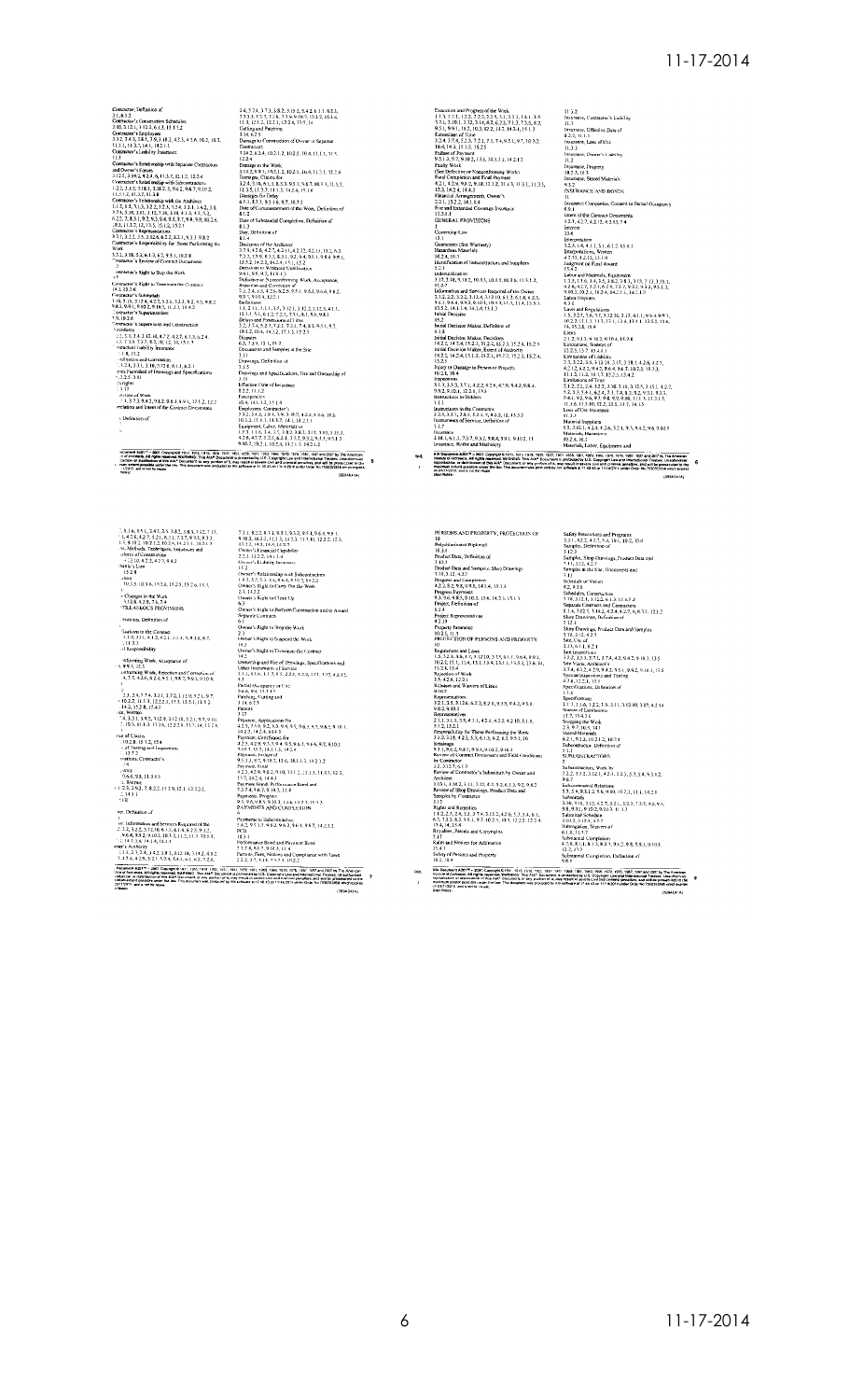Substitution of Subcontract<br>5.2.3, 5.2.4<br>Substitution of Architect  $\frac{6.73}{6.20 \text{ J} \cdot \text{S}}$  5.24<br>  $\frac{1}{2}$  5.25  $\frac{1}{2}$ <br>  $\frac{1}{2}$  Substitutions of Materials<br>  $3.40 \times 10.35$  7.33, 7.33<br>  $\frac{3}{2}$  Substitutions (3.5)<br>  $\frac{3}{2}$  Substitutions (3.5)<br>  $\frac{3}{2}$  Substitutions of Assigns<br> 35), 10.26<br>Supervision and Construction Procedures<br>Supervision and Construction Procedures<br>7.1.3, 23, 3.4, 5.22, 8.3.1, 9.4.2, 10, 12, 14, 15.1.3<br>Surety 7. Consent of<br>Surety, Consent of Sue,  $y_1$ <br>  $5.41.2, 9.8.5, 9, 10.4, ...$ <br>  $5.41.2, 9.8.5, 9, 10.4.7$ <br>  $5.10.2, 5.10.3$ <br>  $5.10.2, 5.10.3$ <br>  $5.45$ <br>
Suspension of the Work<br>
Namentian of the Work<br>  $\frac{1}{2}$ <br>  $\frac{1}{2}$ <br>  $\frac{1}{2}$ <br>  $\frac{1}{2}$ <br>  $\frac{1}{2}$ <br>  $\frac{1}{2$  $x^2$ ,  $y = 1$  =  $y = 0$  201 Convenience<br>
Suspension of the Work<br>
5.4.2, 14.3<br>
Suspension of Termination of the Contract<br>
5.4.1.1, 14<br>
Taxes Taxes<br>
3.6, 3.8.2.1, 7.3.7.4<br>
Termination by the Contractor<br>
14.1, 15.1.6<br>
5.4.3.1.1, 14.2, 13.1.6<br>
Termination by the Owner for Cause<br>
17.2.1.1.14.2, 13.1.6<br>
Termination by the Owner for Convenience 39-11, 1922 13:16<br>Termination by the Owner for Convenience<br>14:1<br>Termination of the Architect<br>4.1.3<br>Termination of the Contractor<br>14:22<br>TERMINATION OR SUSPENSION OF THE CONTRACT 14<br>Tests and luspections<br>3.1.3., 3.3.3, 4.2.2, 4.2.6, 4.2.9, 9.4.2, 9.8.3, 9.9.2,<br>9.10.i, 40.3.2, 11.4.1, 12.2.1, 13.5<br>CIME 8<br>
Tine, Delays and Extensions of<br>
3.2.4, 3.7.4, 5.2.3, 7.2.1, 7.3.1, 7.4, 8.3, 9.5.1, 9.7,<br>
10.3.2, 10.4, 14.3.2, 15.1.5, 15.2.5<br>
Time Limits<br>
Time Limits

113<br>
Written Consent<br>
152, 34, 2, 374, 312 R, 314 2, 41 2, 93, 2, 9.8.5,<br>
9.91. 910, 2, 910, 311, 114, 115, 2, 13, 4, 2, 15, 4, 4, 2<br>
42.11, 42.12<br>
Written Molice<br>
Written Nolice<br>
Written Nolice Written Notice<br>2.3, 2.4, 3.3.4, 3.9, 3.12.9, 3.12.10, 5.2.1, 8.2.2, 9.7,<br>9.10, 10.2.2, 30.3, 11.1.3, 12.2.2, 22.2.4, 13.4, 14,<br>12.4.1<br>2.4.1 12.4.1<br>Worten Orders<br>1.11, 2.3, 3.9, 7, 8.2.2, 12.1, 12.3, 13.5.2, 14.3.1,<br>15.1.2

ARTICLE 1 GENERAL PROVISIONS<br>
S11.0 AGENERAL PROVISIONS<br>
S11.1 THE CONTINUE TOCOMENTS<br>
S11.1 THE CONTINUE TOCOMENTS INTO A Agencinosis between the Owner and Connector (hereinsider the<br>
Agencinosis S11.1 THE CONTINUE TOCOM proposal, or periods of Addenda relating to bidding requirements.<br>
S11.2 THE CONTRACT<br>
S11.2 THE CONTRACT<br>
The Content Decomposition of the Constant Content of the Constant represents the orifice and integrated<br>
agreement § 1.1.3 THE WORK<br>The term "Work" means the construction and tervices required by the Contract Documents, whether completed by<br>partially completed gast includes sil utter later, imacrist, estapment and services provided by **§ 1.1.4 THE PROJECT**<br>The Project is the total construction of which the Work performed under the Contract Documents may be the whole<br>or a part and which may include construction by the Owner and by separate contractors. **S117 NSTRUMENTS OF SERVICE**<br>Inturnential of Service are representations, in any medium of expression now known or inter developed, of the<br>transplie and rinarylishe creative work performed by the Architect and the Architec § 1.1.8 INITAL DECISION MAKER<br>The Initial Decision Maker is the person identified in the Agreement to render initial decisions on Clai<br>accordance with Section 15.2 and ecrity termination of the Agreement under Section 14.2 **EXECUTE THE CONSTRAINT CONSTRAINED** of the Agreement under Section 14.2.2.<br>**§ 12. CORRELATION ARE IN THE CONTRACT DOCUMENTS**<br>**§ 12. CORRELATION ARE UNITED TO FIFICIAL CONTRACT DOCUMENTS**<br>complements of the United System AM December 42811-2001 Copyright 9:11, 1915 1918, 1925, 1937, 1931, 1945, 1961, 1958, 1979 1978, 1997, 1997 and 2007 by The American<br>Intelligent American, Allegets reserved WARNING This AM December at protected by U.S. Cop

§ 1.2.2 Organization of the Specifications into divisions, sections and articles, and arrangement of Drawings shall not<br>cookol the Confurator in dividing the Work among Subcontractors or in assabilishing the extent of Work

in American AMP, who specify the internal activities in the list and the the angle and the specifical productio<br>We are also a series and the specification in production in the specification of the theory and the company of

§ 1.2.3 Unless otherwise stated in the Contract Divelinents, words that have well-known rechnical or construction<br>industry niearlings are used in the Contract Documents in accordance with such recognized meanings.

§ 13 CAPITALIZATION<br>Terms capitalized in these General Conditions include those that are (1) specifically defined, (2) the miles of<br>numbered articles or (3) the hites of other documents published by the American tentities

§ LA INTERPRETATION<br>In the interest of brevity the Contanct Documents frequently writtenedicting words such as "all" and "any" and<br>atticles such as "blat" and "an," but the fact that a modifier or an article is shoret from

**ENTER IN MONEMATION CONSUMERATION CONSUMERATION CONSUMER ASSESSMENT AND MONEMATION CONSUMER AND USE OF DRAWINGS SPECIFICATIONS AND OTHER INSTRUMENTS OF SERVICE (\$15.0 That Available To a consultance is a series of Servic** 

**FIGURE 12 CONSUMER SECTION AND SET ASSESS** CONSUMER THE SECTION PRESSURE IS A CONSUMER THE SECTION OF THE SECTION OF THE SECTION OF THE SECTION OF THE SECTION OF THE SECTION OF THE SECTION OF THE SECTION OF THE SECTION O

 $\bar{1}$ 

(Program) is Defense)<br>**ARTICLE COMPRES**<br>**SATURE COMPRESS**<br>Contract DeSenario as the present or entity identified as such in the Agencient and is referred to the<br>suggestion of the substantial as if will present the advance

 $\S 2.12$  The Owner shall furnish to the Commutey wights filtered days after receipt of a written request, information<br>nocessary and relevant for the Commutation to ensimic, give undirect for reflects mechanic's lien right

**WHOM THE REPORT OF THE CONSULTER CONSULTER CONSULTING A SUBSERVER CONSULTER SECTION AND SERVICES SECURED OF THE OWNER proposed in whiting that the Owner provide reasonable reviewer than the Convert in the Constant Consul** 

AN DAMART AT A CHARLE WAS ARRESTED IN MONATION TO THOUGH AN ENGINEERING.<br>AN DAMART AND THE SECOND OF STATE SECOND THE SECOND RESIDENCE IN SIGN WAS CONTINUES TO THE SECOND BY THE ADDIT<br>HEAR OF APPROXIMATELY AND THE SECOND O

§ 2.2.2 Except for penniss and fees that are the responsibility of the Contractor under the Contract Documents,<br>including those required under Section 3.7.1, the Owner shall secure and pay for necessary approvals, escenten

 $$22.3$  The Owner shall furnish surveys determing physical element<br>erists, regular and which surveys determine physical element<br>include the video of the Project, and a legal determine to the different<br>information furnishe

§ 22.4 The Oweer shall fuenish information or services required of the Owner by the Contract Documents with<br>reasonable promptoses. The Owner shall also furnish any other information or services under the Owner's control<br>an

§ 2.2.5 Unless otherwise provided in the Contract Documents, the Owner shall furnish to the Contractor one copy of<br>the Contract Documents for purposes of making reproductions pursuant to Suction 1.5.2.

§ 2.3 OWHER'S RIGHT TO STOP THE WORK<br>
SPACE TO THE WORK CONTINUES FOR THE WORK CONTINUES TO THE WORK CONTINUES TO THE CONTINUES TO THE TOWARD CONTINUES TO THE WORK CONTINUES TO THE TOWARD CONTINUES TO CONTINUES TO THE CON

required by Section 6.1.3.<br> **§ 2.4 OWERS SIGNS OUT THE WORK**<br> **EVALUATION CONSECT OUT THE WORK**<br> **IT (the Contractor definal to regist to carry out the Work in accordance with the Contract Distance contracts of Statistic U** 

mail pay the difference to the Universe.<br>ARTICLE 3 CONTRACTOR<br>SATURE 2007 FRACTOR (TOR CONTRACTOR)<br>SATURE 2007 FRACTOR (TOR CONTRACTOR)<br>SATURE 2007 FRACTOR CONTRACTOR (TOR CONTRACTOR)<br>SATURE 2007 FRACTOR (TORON CONTRACTOR) 63.1.2 The Contractor shall perform the Work in accordance with the Contract Documents.

§ \$1.3 The Contractor shall not be retieved of obligations to perform the Work in accordance with the Contract<br>Documents either by activities or dueles of the Architect in the Architect's administration of the Contract, or impleasing or approved required in performancy persons or entries once man as conserver.<br>§ 2.2 Exercition of the Contract by the Contract server states in the Contract Contract.<br>§ 2.2 Exercition of the Contract by the Cont

AA Decument M2019 - 2007 Cephen (0 1911, 1915 1916, 1925, 1927, 1967, 1968, 1967, 1968, 1970, 1970, 1970, 1970, 1970 by The Avences<br>Institute of Advised All Agent manner WARPHO, The AND Document is proposed by O. Schools (

11-17-2014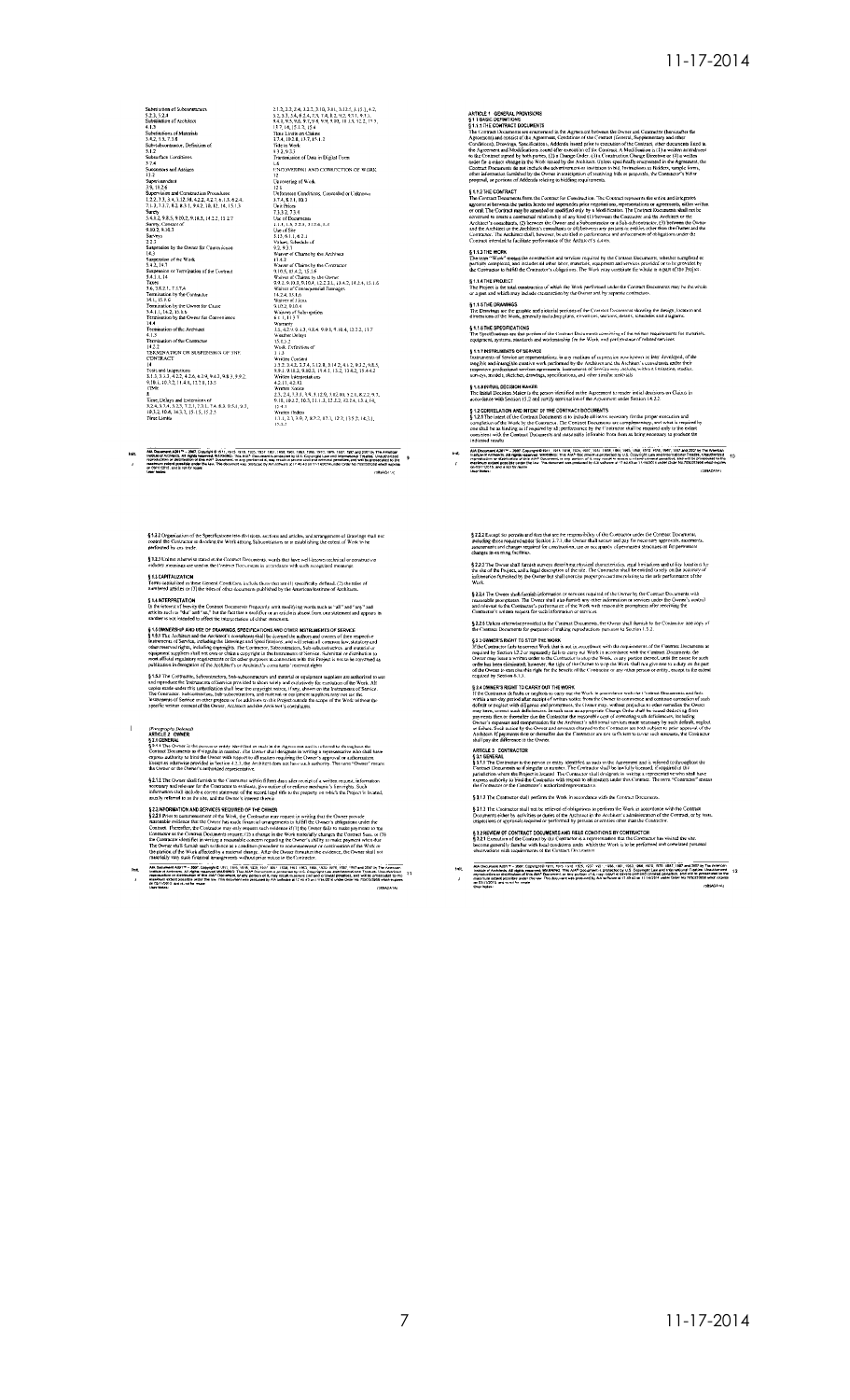§32.2 Because the Contract Documents are complementary, the Contractor shall, before starting each portion of the Wark, carefully and compare the various Content of the Society and the portion of the Wark and the portion

 $\S 3.2.3$  The Contractor is not required to succetano that the Contrast Documents are in accordance with applicable<br>laws, statistic, ordinances, codes, rules and regulations, or bawful orders of public authorities, but th stiall promptly<br>request for info

repare no uncommon un para los medios contrar may cepare.<br>
Sa a la fin de Contractor believes that additional cost or fine to level because of clientifications of interventions the Architectistics in response to the Contr

and regulations. and Iswish other of Figure and Contents to applicable laws, sustines, colles, rules ( $\frac{1}{2}$ ) BL/FIEWSOM AND CONSTRUCTION PROCEDURES<br>
§ 2.1 SEPENSION AND CONSTRUCTION PROCEDURES<br>
§ 2.1 SEPENSION AND CON

§ 3.3.2 The Contractor shall be responsible to the Owner for acts and omissions of the Contractor's employees,<br>Subcontractors and their agents and employees, and relier persons or entities performing portions of the Work f

states of the Contractor shall be responsible for impection of portions of Work already performed to determine that<br>such purtions are in proper condition to receive subsequent Work. § 3.4 LABOR AND MATERIALS<br>§ 3.4. United solutions (and in the Contrast Documents, the Contrastor shall provide and pay for labor.<br>materials, equipment, tools. construction equipment and machinery, water, heat, callides, tr

§ 3.4.2 Except in the case of minor changes in the Work authorized by the Archotect in necontance with Sections<br>3.1.2.8 or 7.4 the Contractor may make substitutions only with the consent of the Owner, after evaluation by t

eel A311 = 2007.<br>An orderline of the AAC Communic of the LUA 1930, 1930, 1941, 1946, 1951, 1952, 1952, 1962, 1972, 1987 and 200<br>An orderline of the AAC Communic or the posted of LLA Prime in the School Principal persistenc

§ 38 ALLOWANCES<br>§ 38 The Contuctor shall include in the Contract Sum all allowances stated in the Contract Documents. Items<br>but the Contextor shall the supplied for such amounts and by such persons or emittes as the Owner

- on.<br>
Shares of the state of matching the contrast of matches and equipment delivered at the site and<br>  $\frac{1}{2}$  Photostop and lower the contrast of matches and equipment delivered at the site and<br>  $\frac{1}{2}$  Photostop Cont \$3.82 Unless
	-
- § 3.8.3 Materials and equipment under an allowance shall be selected by the Owner with reasonable promptness.

§ 3.9 SUPERNITENDENT<br>§ 3.8. The Contractor shall employ a competent superintentient and measurey existents who shall be in standard<br>at the Project sin during performance of the Work. The superintendent shall represent the

§ 3.9.2 The Contractor, as seen as procticable after award of the Contract, shall furnish in writing to the Owner<br>through the Archivest the nume and qualifications of a proposed superbittedistic. The Archivest may reply wi

§ 3.8.3 The Com.econ shell not employ a proposed superintendent to whom the Owner or Architect has made<br>reasenable and trindly objection. The Couranter shell not change the superintendent without the Owner's consent,<br>which

While Your two universities The Control Control and Section 1996. The Section of the Control of the Control and SAM The Control of the Control of the Control of the Control of the Control of the Control of the Control of t

 $\mu$  value to the point of the state of the state of the state of the state of the state of the state of the state of the state of the state of the state of the state of the state of the state of the state of the state of § 3.10.3 The Contractor shall perform the Work in general accordance with the most recent schedules s<br>the Owner and Architect.

§ 3.11 DOCUMENTS AND REMOVES AT THE STE.<br>The Content of the Marina Content of the Stephen Content and comply of the University Specifications, Addents, Chan<br>The Content and Marinannia, in good order and match currently to

**THE CONSTRUCTION OF A PRODUCTION OF A REPORT OF A REPORT OF A REPORT OF A PROPERTY AND RELEASE AND CONSTRUCTION**<br>HOWEVER CHARGES CHARGES IN THE CONSTRUCTION OF A REPORT OF A REPORT OF A REPORT OF A REPORT OF A REPORT OF A  $3898$ 

§ 3.4.3 The Contractor shall enforce strict discipline and good order among the Contractor's employees and other<br>persons conving out the Work. The Contractor shall not permit employment of unfit persons or persons not prop

**§ 16 WARRANTY**<br>The Counterparameters and Mobilect that materials and equipment furnished under the Contract will be Counterparameters and with the counterparameters of the Counterparameters and with the form of the syste

**§ 3.6 TAXES**<br>The Common

3 An IAMES<br>The Chantackor shall pay seles, constants, too and similar taxes for the Work provided by the Contractor that are<br>legally cancelod when bids are reveived to registiations concluded, whether or not yet effective

§ 3.7 PERMITS, FEES, NOTICES AND COMPLIANCE WITH LAWS<br>§ 3.7 PERMITS, FEES, NOTICES AND COMPARENT INTO A CONDENSION AND HERE IN 1970 IN the District of the District<br>permit as well as for other permits, fees, herence, and in

§ 3.7.2 The Contractor shall comply with and give nonces required by applicable laws, statutes, ordinances, codes,<br>nites and regulations, and lawful orders of public authorities applicable to performance of the Work

§ 3.7.3 If the Contractor performs Work knowing it to be contrary to applicable laws, statutes, ortfinances, codes,<br>mises and regulations, or lawiki orders of public authorities, the Contractor shall assume appropriate res

for such Work and shall bear the costs attributele to correction.<br>
The such African section is the state of the cost of the state of the state of the state in the state in the state in the state in the state of  $\beta$  and

provides on Achieve 13.<br>
Sa 2.3 El, in the context of the World, the Contrador encounters human remains or recognizes the existence of bastic<br>
materials are continued by the Contrast in the Contrast Documental the Context

als commercially - above County of City, 1991, 1991, 1991, 1991, 1991, 1993, 1999, 1997, 1997, 1997, 1997, 199<br>Institute of Activity, Ad Apple, Maximid, The ALM County of Income is provided by the and the material county o

§ 3.12 SHOP DRAWINGS, PRODUCT DATA AND SAMPLES<br>§ 3.12.1 Shop Drawings are drawings, diagrams, schedules and other data specially prepared for the Work by the<br>Contractor or a Solacontractor: Sub-subcontractor, masufacturer,

§ 3.12.2 Product Data are illustrations, scanford schedules, performance chars, instructions, brachures, diagrams and<br>other information furnished by the Contractor to illustrate materials or equipment for some portion of t

§ 3.12.3 Samples ure physical examples that illustrate materials, equipment or workmanship and establish standards<br>by which the Work will be judged.

 $\S$ 3.144 Sloop Dawiege, Prodest Date, Samples and sindice subcriticals are est Connex Date means. Their proposes are also as the state of the product of the state of the state of the state of the state of the state of the

 $\S$ 3.12.5 The Contractor shall reveals for consumers subspace of the resolution parameters and solution of the Architect Shop Directing Product Direct Shape Contractor and state of the Architect Shop Directing Product Dir

§ 3.126 By submitting Shop Drawings. Product Data, Sungeles and almitar submittals, the Contractor represents to<br>the Owner and Architect that the Contractor base (1) reviewed and gapmest them. (2) degreeshed and workfael<br>c

§ 3.12.7 The Contractor shall perform an partion of the Work for which the Contract Dacuments require submittal<br>and wives of Shop Drawings, Product Data, Samples or similar submittals until the respective submittal has bee

approves to the Model the in accordance with approved submittatic accept that the Commeter shall not be relieved of SALD and the Commeter of the Commeter of the Accept Commeter of the Commeter of the Commeter of the Accept

§ 3.12.9 The Contractor shall direct specific attention, in writing or on resubmitted Shop Drawings, Produ<br>Samples or suntlar submittals, in revisions other than those requested by the Architect on previous submit<br>absence

denotes of their words, the Acceleration of properties approach and the properties approach of the properties of the property of the content of the properties of the system of the system of the properties of the system of s<br>to<mark>r s</mark>tull not be of the<br>ion criteria

-<br>AM frequencie A2019 - 2001, Copyright Strik, 1915, 1925, 1935, 1931, 1945, 1948, 1949, 199<sub>0,</sub> 199<sub>0,</sub> 1997, 1997, 1997 and 2001 by The Azerval<br>https://decision.org/state.org/materials/Web/Rolling/Rolling/Materials/US-Co

11-17-2014

 $\frac{1}{T}$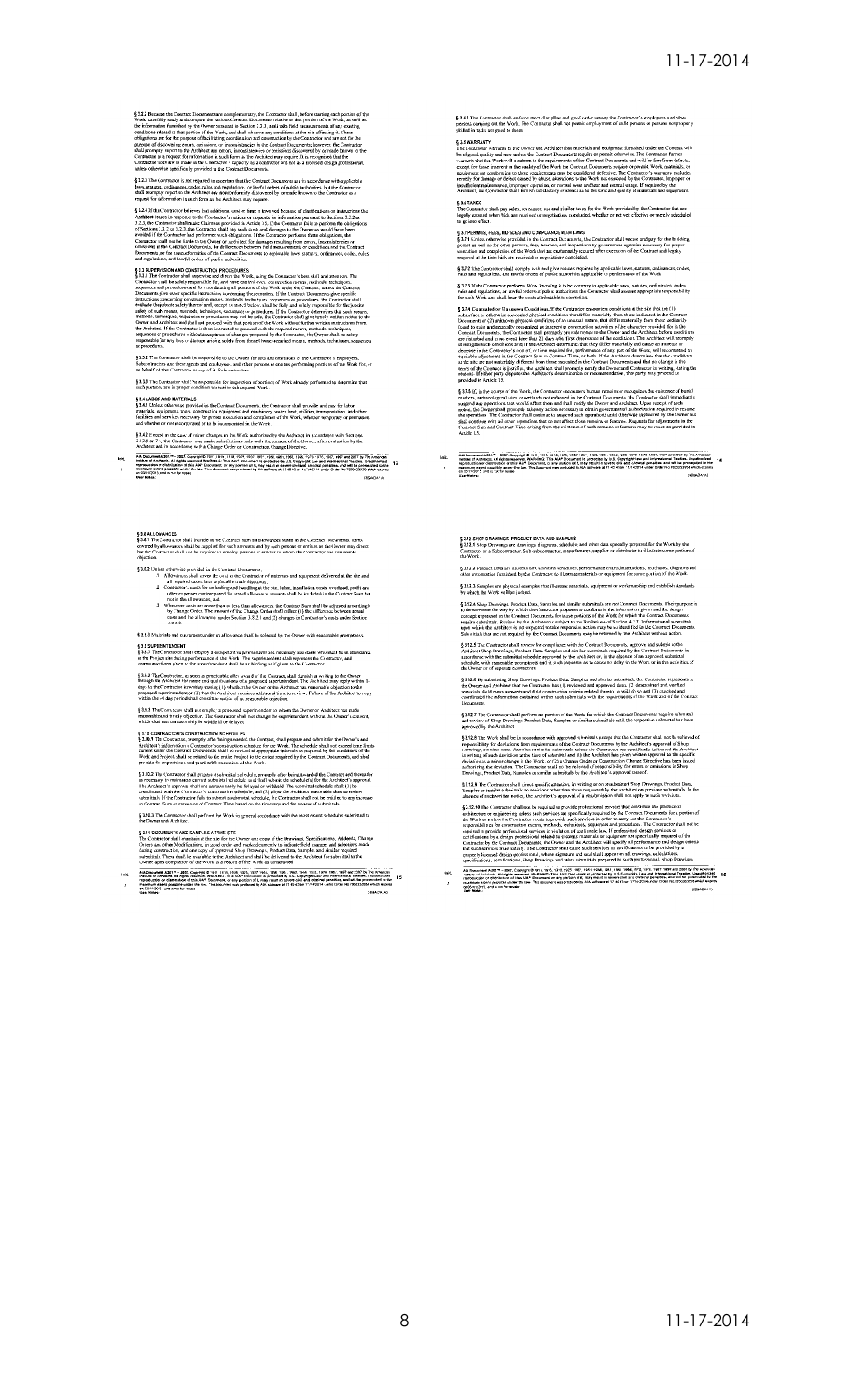**§3.14.2** The Contractor shall not damage or endanger a position of the Work or Euly or nation contents of the Work or Euly or nation of the Work or Euly or national contents of the Work or Euly of the Work or Euly of the § 3.15 CLEANING LIP<br>§ 3.154. The Contractor shall keep the premises and aurrounding ones free from accumulation of water materials or<br>materials, materials we permisent under the Contract. At completion of the Work, the Con § 3.15.2 If the Contractor fails to clean up as provided in the Contract Documents, the Owner may do so and Owner<br>thall be entitled to reimbangement from the Contractor. § 3.16 ACCESS TO WORK<br>The Contention shall provide the Owner and Arthitect access to the Work in preparation and progress wherever<br>Located <sup>12</sup> and 2012 and 2012 CHATES AND COPPERGHTS<br>
3 3.17 ROYAL RES, PATENTS AND COPPERGHTS<br>
The Contrastine that the formulation of the contrast and leads the contrast and depict the set of the contrast of the contrast of cop

and other submittels related to the Work designed or controls by such profer<br>spect, if propared by others, that hear approximately discussed by the<br>control of the proparties of the system of the proparties of the services

§ 3.13 USE OF SITE<br>The Contractor shall conflite operations at the site to areas permited by applicable laws, statutes, order, codes,<br>rules and regulations, and lawful reciers of public authorities and the Contract Documen

encano<br>18 Mai - The Contactor shall be responsible for cutting, fitting or patching sequent to ownplete the Work or to<br>18 Mai - The Contactor shall be responsible for cutting, fitting and patching dail) be responsible the

§ 3.18 INDENNIFICATION<br>
S 3.18 INDEX THE SECTION OF THE SECTION OF THE SECTION OF A CONTRACT SECTION OF A CONSTRUCT SECTION OF A CONSTRUCT CONSTRUCT AND A CONSTRUCT CONSTRUCT CONSTRUCT CONSTRUCT CONSTRUCT CONSTRUCT CONSTR

RSBIRGER and the empiricant of the Collegeant, a concentration of the particular (18, 1970, 1991, 1992 and 200 by The American<br>An Occupation (2001) - 2007 Company 9:31 (18), 1992, 1992, 1993, 1993, 1994, 1995, 1992, 1992,

reproduction or wea-<br>maximum estant pose<br>on CO/11/2015, and is n<br>User Notes:

 $\overline{1}$ 

§ 4.2.6 The Archivect has authority to reject Work that does not conform to the Contract Decuments. Whenever the Archivector is needed to the Archivect of the conformation of the matching of the matching of the matching o

Ward<br>The Architect will provide and approve, or take other appropriate action upon, the Contractor's submittal<br>space of the Architect will provide Dolar and Sumplex, but endy for the lives<br>of propriate defective propriate

§ 4.2.8 The Architect will prepare Change Orders and Construction Change Directives, and may authorize misse<br>changes in the Work as provided in Section 2.4. The Architect will investigate and make determinations and<br>recomm

**§42.3** The Architect will conduct inspections to determine the date or data of Substantial Completion and the date<br>of final completion, issue Confidence of Substantial Completion pursuant to Section 8.8, regards and forw

§ 42.40 If the Owner and Architect agree, the Architect will provide one or more project representatives to asset i<br>carrying out the Architect's responsibilities at the site. The dudes, responsibilities and limitations of

§ 42.11 The Architect will interpret and docide reatters concerning performance under, and requirements of, the<br>Comment Documents on written request of either the Owner or Contrastor. The Architect's respectes to such requ  $\S$  4.2.12 Interpretations and decisions of the Architect will be consistent with the intent of, and reasonably inferable<br>from, the Contract Decements and will be an writing or in the form of drawings. When making such in § 42.13 The Architect's decisions on matters relating to neahetic effect will be final if consistent with the intern<br>expressed in the Contract Documents.  $$42.14$  The Architect will review and respond to requests for information about the Contract Document<br>Architect's response to such requests will be made in writing within any time limits agreed upon or other<br>reasonable p

ne decembra ASIF - 2007. Georgia C (p) , (s) 3, 1973, 1973, 1975, 1985, 1985, 1996, 1997, 1997, 1997, 1997, 2012, 1997, 2012, 1997, 2012, 1997, 2012, 1997, 2012, 1997, 2012, 1997, 2013, 1997, 2013, 1997, 2013, 1997, 2013,

Courses a region and responsible state the Course. Oscillators are compared to the state of the state of the state of the state of the state of the state of the state of the state of the state of the state of the state of employees, or any other persons or entities performing permons of the work.<br>
§ 4.24 COMMUNEATIONS FACULTATING COMPRACT ADMINISTRATION<br>
Except to cheruring provided in the Context Documents or when direct conventionalized h § 4.2.5 Based on the Architea''s evaluations of the Contractor's Applications for Payment, the Architect will review<br>and certify the amounts due the Contractor and will issue Cortificates for Payment in such amounts.

anyone for whose acts they may be fishle, regardless of whether or not such claim, thanage, loss or expense is<br>taused in part by a party indemnified hereunder. Such obligation shall not be contensed to negate, abridge, or

 $\S$  3.18.2 in claims against one person or entity indemnified under this Section 3.18 by an employer of the Commerc<br>a Subcontractor, anyone directly or indirectly employed by them or anyone for whose esta does nay be liab

**URENCE 4**<br>**APICE 4 ARCHESCT**<br>**SALT The Owner shall ensine as a critical tandition is precised to practice attribution of an onling law<br>information of the Domes and real tandition where the Project is located. That person** 

"<br>§4.1.2 Duites, responsibilities and limitations of authority of the Architect as set forth in the Contract Documents<br>Shall not be restricted, modified or extended without arritten conserts of the Owner, Contractor and Ar

§ 4.1,3 if the employment of the Architect is terminated, the Owner shall employ a successor architect as to whom<br>the Contractor has no reasonable objection and whose states under the Contract Documents shall be that of th

842 ADMINISTRATION OF THE CONTRACT<br>84 A CHINESTRATION OF THE CONTRACT<br>94 A Chinese valley consider a studie is used in the Contract as described in the Contract Decements and will be<br>10 A Chinese suppresentative during con

**LOUGITER**<br>
2022 The Architect will visit the site at intervals appropriate to the stage of convention, or as otherwise agreed<br>
34 May 12 The Architect with the World Structure with the propress and quality of the portion

A M Decurrent Applie - 800 / Capyrol Chini, 1923-1951, 1935. [153], [163], 1941. [163], 1942. [192], 1942. [163], 1942. [163], [163], [163], [163], [163], [163], [163], [163], [163], [163], [163], [163], [163], [163], [163

AFTICLE 5 SIMOCONTRACTORS<br>§ \$1.0 SEPARTONS TO THE SUPER CONTROL ASSOCIATED FOR THE SUPERFORMATION INTERFERING IN THE SUPERFORMATION Of the<br>Work at the site. The term "Subsourcestor" is referred to throughout the Contrast D

§ \$4.2 A Sub-subcontractor is a person or entity who has a direct or individual contract with a Sub<br>perform a portion of the Work at the site. The term "Sub-subcontractor" is referred to through<br>Dictionantes as if singula

§ 52 AWARD OF SUBCONTRACTS ANO OTHER CONTRACTS FOR PORTIONS OF THE WORK SET UNICS ORDER TO THE SUBCTURE CONTRACTS AND OTHER CONTRACTS FOR PORTIONS (THE NOTIFICATE THE SUBCTIVITY OF PORTIONS) THE POST OF POSTAGE TO PORTION

§ \$2.2 The Contractor shall not contract with a proposed person or entity to whom the Owner or Architect has<br>reasonable and timely objection. The Contractor shall not be required to contract with anyone to whom the<br>Contrac

 $\sim$  measures the agent resolution that example objection to a person or strictly proposed by the Counterster, the SAS of the Counter technique and the strategies of the Counter of the Counter of the Counter of the counte

§ \$.2.4°) he Contractor shall not substitute a Subcontractor, person or entity previously selected if the O<br>Architect makes reasonable objection to such substitution.

Architect makes reasonable objective in e.g.b. (hybridical)<br>
Architect makes reasonable objective in e.g.b. (hybridical)<br>
§ 5.3 (SUPONTROLENCE), RELATIONS we have been considered by the Subscription of the Content<br>
Subscr

§ 5.4 CONTINGENT ASSIGNMENT OF SUBCONTRACTS<br>§ 5.4.1 Each subcontract agreement for a portion of the Work is assigned by the Contractor to the Dwner, provided<br>that

Alle Donaton (AM) <sup>18</sup> - 2001 (Countrie 2011) 11-5, 2018, 12-5, 13-24, 14-5, 14-5, 15-25, 16-5, 15-3, 15-3, 15-3, 15-3, 15-3, 15-3, 15-3, 15-3, 15-3, 15-3, 15-3, 15-3, 15-3, 15-3, 15-3, 15-3, 15-3, 15-3, 15-3, 15-3, 15-3,

11-17-2014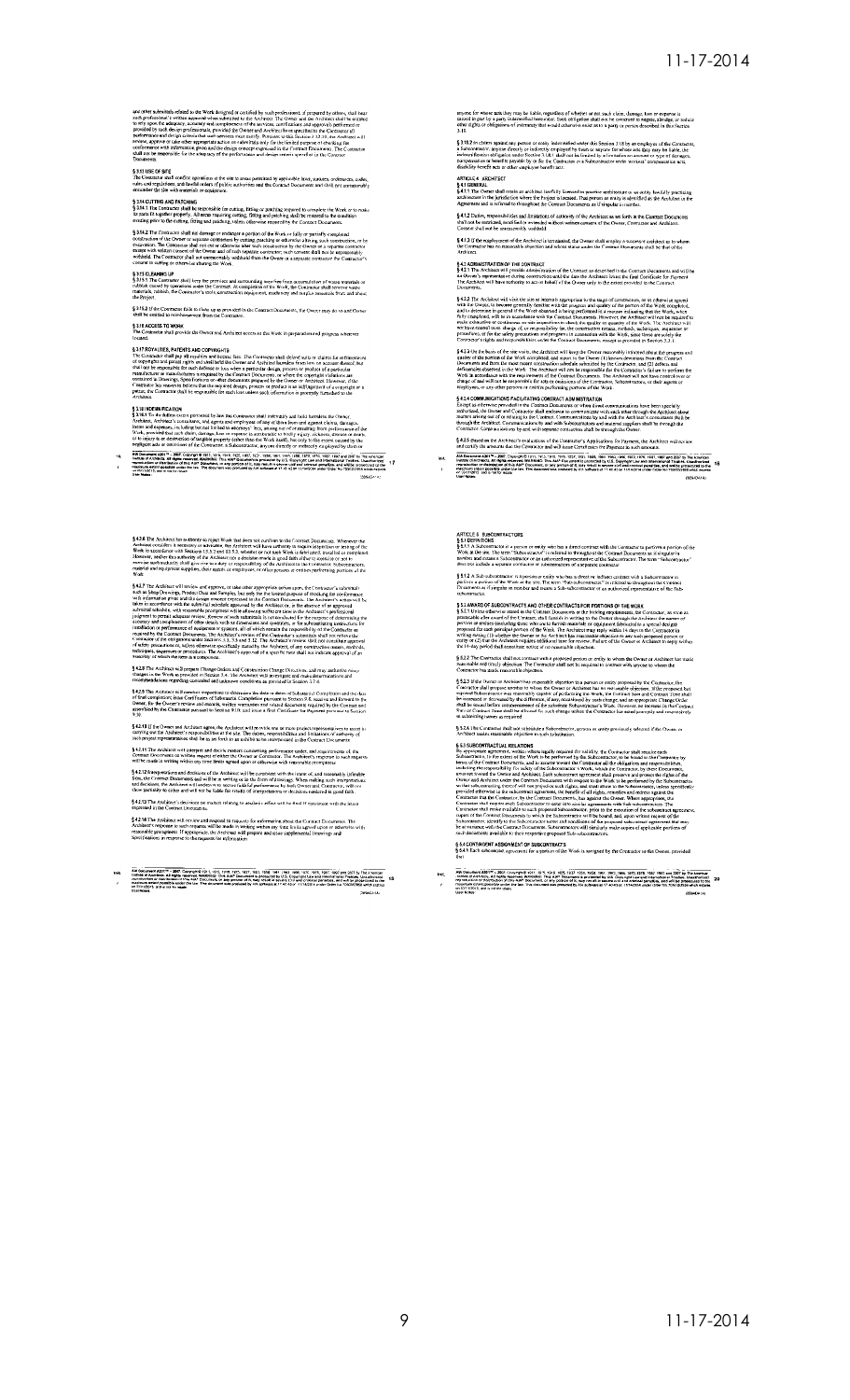$11 - 17 - 2014$ 

- **1** assiguint on the effective only after termination of the Contract by the Owner for cause pursons in Section 14 2 and only for these entered the Subcommercial submanity approximation in the Universe subject that the su
- When the Owner accepts the assignment of a subcontract agreement, the Owner assumes the Contractor's rights and<br>obligations under the subcontract.
- 
- § 5.4.2 Upon such assignment, if the Work has been suspended for more than 30 days, the Subcostractor's<br>compensation shall be equitably adjusted for increases in cost resulting from the suspension.
- $$5.4.3$  l'ipen such assignment to the Owner under this Section 5.4, the Owner may further action the subcontract to stock analysis of the Cover assigns the subcontract to other entity, the Cover assigns the subcontract t
- 
- **ARTICLE S CONSTRUCTION BY OWNER OR BY SEPARATE CONTRACTORS**<br>**ARTICLE S CONSTRUCTION BY OWNER OR BY SEPARATE CONTRACTORS**<br>**§ 5.1. The Owner meant separate constraint construction AND TO AWARD SEPARATE CONTRACTS**<br>**§ 5.1. T**
- (Forograph Deleted)<br>
2 Marcha 2014 (Figure 2014) A provide for coordination of the sativities of the Owner's corn forces and of esti-septimes<br>
2 Marcha 2014 (Figure 2014) A provide corner of work oliquidations and them in  $\mathbf{t}$ 
	- § 6.14 Unless otherwise provided in the Contrast Decuments, when the Owner performs construction or operation<br>related to the Project with the Owner's own forces, the Owner shall be deconted to be authored to the same obli
	- www.w.m.<br>§ 8.2 MultiAAL RESPONSIBILITY<br>single of the Commister shall afford the Diviner and commister contractors resonable opportunity for introduction and<br>storage of their materials and equipment and performance of their
	- Compared TV and the Content of Work depends for proper exemplion or ensulis upon content<br>only of 4.2 If gas of the Content of Work depends for proper exemplois or ensulis upon content<br>of the Volver of a separate content o
	- § \$2.3 The Commeter shall reinference to consistence of specific terms and are psychic to a repeate contract<br>because of the Commeter's delays, imposed to find a thirther or defective construction. The Owner shall be<br>respon
- AR Occupan A2014 2017. Company 6. Un. 1916, 1918, 1919, 1919, 1919, 1910, 1910, 1910, 1910, 1910, 1910, 1910<br>Institute of Articles, M. Falley spaced, Wilshirg, The AUF Description of Michael Company and articles and th<br>I
	- § 7.3.6 Upon receipt of a Construction Change Directive, the Contractor shall promptly proceed with the change in<br>The Work savebred and advise the Architect of the Contractor's agreement or disapsement with the method, if
	- § 7.3.8 A. Construction Change Directive signed by the Contractor inducates the Contractor's agreement therewith,<br>including adjustment in Commat Stom and Cormact Tume or the method for determining them. Such agreement shal
	- or enterior entropying an simulation to consider a simulation of the membership of the Contract Sun, the Acchiefect Contract Sun and the simulation of the simulation of the simulation of the simulation of the simulation o
		- - $2$  Costs of moterates, eagelles and equipment, including one of managematics, whicher isotoperated or<br>  $3$  Costs of modelinery and equipment, exclusive of land cools, whether rested from the Contractor<br>  $A$  Costs of prem
	- $\S$  7.58 The amount of credit to be allowed by the Crevincum to the Owner for a deletion or change that results in a<br>red decrease in the Crement Sum shall be actual net cost a confirmed by the Architect. When both additio
	- be Bartel on the desire of the metabolic, the system (see AC) and contact the control of the Contract of the Contract of the Section of the Section of the Contract of the Contract of the Contract of the Contract of the Co
	- **6 7.1 Comments of the Contract of the Contract of the Comments of the Comments of the Contracting the Contract Sum and Contract of the Julian Contract of the Contract Sum and Contract Time, or otherwise reach agreement up**
	- responses to the U.S. of the U.S. Conservation of the U.S. Conservation of the U.S. Conservation of the U.S. Conservation of the U.S. Conservation of the U.S. Conservation of the U.S. Conservation of the U.S. Conservation
	-
	- encuments<br>1941 DEFINITORS<br>1941 DEFINITORS<br>1943 L'Udiesc offensive provided. Countart Fine is dispertivel of time, including wellson and adjustments, alloted in § 8.1.2 The date of commencement of the Work is the date established in the Agreement
	- §8.1.3 The date of Substantial Completion is the date certified by the Architect in accordance with Section 9.8.
- AR DESIGNER (2011-2007) COOPING ETH THIS 1958, 1973, 1973, 1983, 1983, 1993, 1993, 1993, 1994, 1994, 1997 P. S.<br>HERRY STARTER, AT ROW HARRY BARRISES THE ANY DOUSING BUSINESS BY US CORREST LAST AND RESPONDED TO DESIGNERS 22
- **3** The centres is the eigenstern, it any, in one Contract Transfer and signal by the Owner and **STA A Construction Chapter (FIGS** STA A Construction Chapter Depending is a mixten order proported M-holder and STA A Constr § 7.3.2 A Construction Change Directive shall be used in the absence of total agreement<br>Order, Course.<br>
System that contained the contrast of the properties of the subjective to the contrast Sum, the adjustment what be<br>
the following methods<br>
A Montal secopeurs of a hange sum property interview and supported by suf
	- §7.3.4 If usit prises are stated in the Comran Documents or subtequently agreed upon, and if quantities originally<br>pointemplated are materially changed on a proposard Usage Order or Construction Change Directive so that<br>ap

§ 6.2.4 The Contractor shall promptly remedy damage the Contractor wrongfully causes to completed or partially<br>completed construction or to property of the Owner or separate contractors as provided in Section 10.2.5.  $\S$  6.2.5 The Owner and each separate contractor shall have the same responsibilities for cutting and patching as are described as a method of the state of the state of the state of the state of the state of the state of The **SO OWNER'S RIGHT TO CLEAN UP**<br>If a disguire atties among the Contractor, separate contractors and the Owner is to the responsibility under their<br>respective contracts for multilatinity the premises and surrounding area

ARTICLE 7 CHARGES IN THE WORK<br>§ 7.1 GEHERAL<br>Contract, by Changes in the Work may be accomplished after execution of the Contract, and without invalidating the<br>Contract, by Changes in the Notice 7 and elsewhere in the Contr

§ 7.1.2 A Change Order shall be based upon agreement among the Owner, Contractor and Architect; a Construction<br>Change Directive tragities agreement by the Owner and Architect and may or may not be agreed to by the<br>Contract § 7.1.3 Changes in the Wosk shall be performed under applicable provisions of the Contract Documents, and the<br>Contractor shall proceed promptly, suiters otherwise provided in the Change Order, Construction Change Directive

or two to the summarized and the function of the Architect and signed by the Owner, Contractor and §7.2.1 A Change Order is a written instrument prepared by the Architect and signed by the Owner, Contractor and<br>Acchitect

- 
- 

§ 8.1.4 The term "day" as used in the Contract Documents shall mean calendar day unless otherwise specifically<br>defined

§ 8.2 PROGRESS AND COMPLETION<br>§ 8.2.1 Time: limits sated in the Context Documents are of the essence of the Contract. By executing the Agreement<br>the Corenator constitut that the Contract Time is a renomable period for perf

§ 8.22 The Contrastor shall not knowingly, except by agreement or instruction of the Owner in writing, pramminely communely community of the site or distribution of the site of the community of the state of the state of th

while the Collection Lines.<br> **SAA DELAYS AND ESTEVISIONS OF THE**<br> **SAA DELAYS AND ESTEVISIONS OF THE**<br>
SAA I THEME COMBINED IN distance of the complete contractor employed by the Owner or by<br>
the Collection of Adelbick, a

us common covenants.<br>**ARTICLE & AVINENTS AND CONFLETION**<br>The Contract Sum as stuard in the Agreement and, including suborized adjustments, is the total anisoual payable by<br>The Contract Sum as stuard in the Agreement and, i

§ 22 SCHERULE OF VALUES<br>Where the Contracts in based on a stipulated sum or Guaranteed Maximum Price, the Contractor shall submit its the<br>Architect, before the first Application for Psyment, a schedule of values allocating

use Contractes 's Applications for Payment.<br>
Se a Meli-CATONS FOR PAYMENT<br>
SE APPLICATIONS FOR PAYMENT<br>
SE APPLICATIONS FOR PAYMENT<br>
SE A A cluster and specifical properties of the studies of the contracted with the studie

§ 9.3.1.1 As provided in Section 7.3.9, such applications nay include requests for payment on account of changes in<br>the Work back wie been properly surborized by Coestruction Change Unrectives, or by interim determinations § \$ 3.12. Applications for Payment stall not include requests for payment for portions of the Work for which the<br>Contractor does not intensive pay a Subcontractor or material supplier, unless such Work has been performed b

MA Document AM11 = 2007, Seprent 6 1911, 1911, 1925, 1927, 1926, 1937, 1938, 1939, 1939, 1973, 1973, 1973 and 2007 by The American<br>Induced of Lechoton, 44 leptons and processions in a Anti-Discount (a source of the Copyrig

 $\S$  8.2.3 The Contractor shall proceed expeditionsly with adequate forces and shall achieve Schst<br>within the Contract Time.

6832 Claims relative to time shall be made in accordance with applicable provisions of Article 15 § 8.2.3 This Section 8.3 does not preclude recovery of damages for delay by either party under other provis<br>the Contract Documents.

- 
- 
- 
- 
- 
- MR.<br>Mark Counter 4.0417 2002 Complete Diri, 1915, 1915, 1925, 1927, 1934, 1935, 1945, 1978, 1978, 1987, 1998, 1<br>Markhall Counter Canadian State of Distance, to say protected in the residence of the state of the second to
- 
-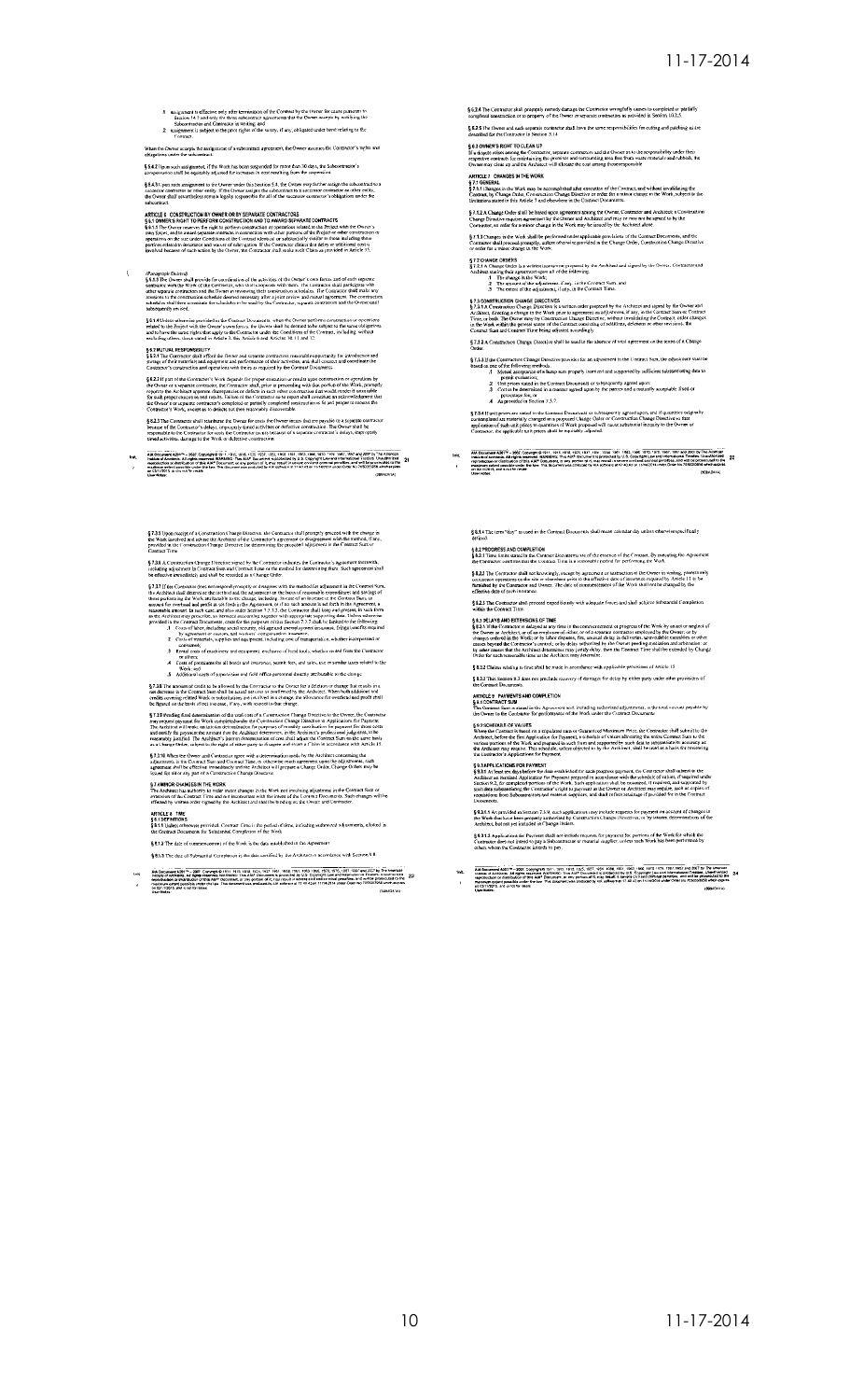§ 3.2.2 Usies otherwise provided in the Contract Decoments, payments shall be made on account of meterials approach at the substitute of the substitute of the state of the state of the state of the state of the state of t

§ 33.3 The Contrador warrants that hite to all Work covered by an Application in Figure will pass to the Owten<br>to lake these discussions. The Contrast factor warrants that goes university in the spectral of an Application

§ 24 CERTIFICATES FOR PATMENT<br>§ 54.1 The Anchouse will, within seven days after receipt of the Contractor's Application for Psyment, either issue<br>to the Overer Contificate for Psyment, with a copy to the Contractor, for su

cofficial the status of the part is provided in Section 9.5.1.<br>STRECT and the status of the status of the status of the system of the status of the status of the status of the status of the status of the status of the sta

Sometical that regional the MONE of the Montgomery of the Contract registration of the Commute South and the Contract Contract Contract Contract Contract Contract Contract Contract Contract Contract Contract Contract Con

est frammen by the market converge and the Captain of the control of the same. We inter the control of the man<br>Interaction of demonstration and All December of products for interaction control and the product of the conce<br>

§ 8.4.2 When the Contractor considers that the Work, or a portion thereof which the Owner agrees to accept<br>separately, is usbrannially complex. the Contractor thall presure and submit to the Archatect a comprehensive but o

**§ 38.3** Upon receipt of the Contractor is such as the summarizer with an input contractor. All the contractors is the the contractor of the Architect will make an impension to determine whether the World projection chere

§ 9.84 When the Work or designated portion thereof is substantially complete, the Architect will propose a<br>Certificate of Schwarini (completion bast data establish the date of Schwarzela Completion, shall candidate<br>respon

§9.8.8 The Certificate of Substances' Completion shall be submitted to the Change and Contractor for their write<br>acceptance of responsibilities assigned to them in such Certificate. Upon such acceptance and content of sure

shall be adjusted for Work. Thus incomplete or not in accordance with the requirements of the Contract ENGLES (5.8 (2.9) and the Contract of the Contract or Section 1.3.1 and and contract or the contract of  $\frac{1}{2}$  and

§ 9.9.2 Immediately prior to such partial compancy or use, the Owner, Contractor and Architect shall Jointly insg<br>the area to be occupied or portion of the Work to be used in order to determine and record the condition of

§ 9.9.3 Unless otherwise agreed upon, partial occupancy or use of a portion or pertions of the Work shall not<br>constitute acceptance of Work not complying with the requirements of the Contract Documents.

**CONFIDENTIAL CONFIDENTIAL AND CONTINUES IN THE DESCRIPTION OF THE CONFIDENTIAL CONFIDENTIAL CONFIDENTIAL CONFIDENTIAL CONFIDENTIAL CONFIDENTIAL CONFIDENTIAL CONFIDENTIAL CONFIDENTIAL CONFIDENTIAL CONFIDENTIAL CONFIDENTIA** 

AN INDEPENDANCE - 2017 (1999) € 18: 1990, 1990 (1991) 1991, 1992 (1991) 1993, 1993 (1993, 1992) (1997 (1993) (1993 (1999) (1993 (1999) (1999) (1999) (1999) (1999) (1999) (1999) (1999) (1999) (1999) (1999) (1999) (1999) (

§ 9.5.2 When the above remons for withholding certification are removed, certification will be made for amounts<br>previously withhold.

§ 9.5.3 Iz éte Architect withholds confification for payment under Section 9.5.1.3, the Owner may, at its sole option,<br>Biser joint descis to the Coulestor and to any Subsequence or material or equipment suppliers to show t

r<br>§ 8.6. PROGRESS PAYMENTS<br>§ 8.8.1. After the Archivact has issued a Certificate for Payment, the Owner shall make payment in the me<br>within the rime provided in the Contract Documents, and shall so notify the Architect.

 $\S$  \$ £.2 The Contractor shall pay each Subcontractor as fater than serve than access of payment from the<br>Owner the amount to which the Subcontractor is entired, releasing precentages attack) redimed from payments to<br>the

§8.6.3 The Architect will, on request, furnish to a Rabcontractor, if practicable, information regarding percentages of<br>completion or amounts applied for by the Contractor and action taken thereon by the Architect and Owne

§ \$.64 The Owner has the right to request winten evidence from the Contractor that the Contractor has properly paid<br>Subsequence an instantant and equipment waptions numanos paid by the Owner to the Contractor for subsequen رده و در این است.<br>The best desired or payments to material and equipment suppliers shall be treated in a material or an informat<br>The Sections 9.6.2, 9.6.3 and 9.6.4. .<br>nilar to that provided

§9.8.6 A Certificate for Payment, a progress payment, or partial or enrive ists or occupancy of the Pro<br>Owner shall not constitute acceptance of Work not in accordance with the Contract Decuments. .<br>Shiriba

 $\frac{6}{3}$  S.F.7 Ueless the Contractor provides the Owner with a paymust bond in the fall penal sum of the Contract Sume, paymust bond in Welles Contract Sume (as the Contract Sume Contract Sume that the Contract of the Co

§ 9.7 FAILIRE OF PAYMENT<br>The Accident distance is contribute for Payment, through the final of the Contractor are adapts after<br>receipt of the Contractor's Application for Payment, or idea Contractor's Contractor within a s

838 SURSTANTIAL - we a wave we as provided for in the Contract Decuments<br>1938 SURSTANTIAL COMPLETION<br>IS and Recordly complete in accordance with the progress of the Work when the Work or designated pursion theme<br>Werk for i

AM Decumen A201 ~ - 2017. Cayaget at list, (315, 818, 1925, 1931, 1931, 1948, 1961, 1978, 1978, 1978, 1978 and 2021 in The America.<br>Installed Museum, All rights married WARRING, The AAP Opening in proprietor that comprehen

§ 9.142 Veiden food payment nor any remaining restricted processure shall become due used to Content the Montest Content of the symptom of the symptom of the symptom of the symptom of the symptom of the symptom of the sym

discharging such liter, including all costs and reasons<br>be attancys' fees  $\frac{1}{2}$  for all  $\frac{1}{2}$  for a such a such a such a such a such a such as the Control of the Control of the Control of the Control of the Contro .<br>confirms, the<br>minatine the

 $\S$  \$1.0.5 Acceptance of final payment by the Contractor, a Subcontractor or material supplier shall constitute a<br>waiver of claims by that payes except those previously made in writing and identified by that payee as unce

ARTICLE 10 PROTECTION OF PERSONS AND PROPERTY<br>§ 10.1 SAFETY PRECAUTIONS AND PROGRAMS<br>The Connector with the reportable for initiating, maintaining and supervising all safety precausions and programs<br>in commodium with the p

to construct with the performance of the Common<br>  $\frac{1}{2}$  GD2. The EXEC of the Common Constraint of the Common Constraint of the Common Constraint (Section 1998)<br>  $\frac{1}{2}$  GD2. The Common Constraint of the Common Constr

§ 10.2.2 The Contractor thail comply with and give nonces required by applicable laves, issuess, ordinances, ondes.<br>rules and regalistions, and lawful orders at public authorities bearing on safety of persons or property o

 $\beta$ . State Contract that the scale matterial, as required by exacting conditions and performance of the Contract, research and the Contract, research and the Contract, research and the Contract of the Contract of the Con

11-17-2014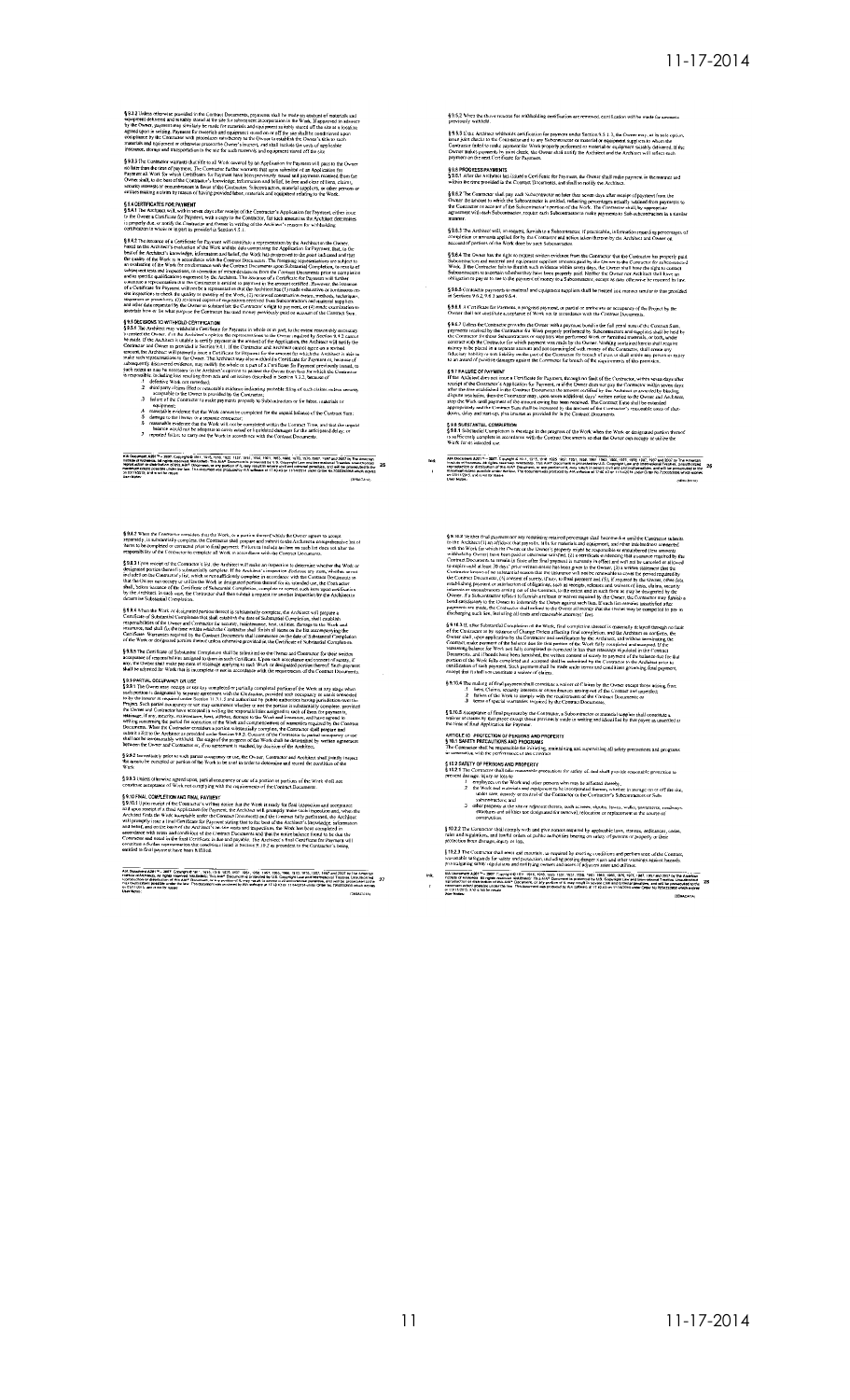**§ 10.2.4 Who**<br>Pecassary for inse or storage of explosives or other hazardous materials or equipment or univural methods are<br>execution of the Work, the Contractor shall exercise utmost care and carry on such activities under<br>Eproparly qualified person

supervision of property qualified personnel.<br>  $\mathbf{S}$  the Contract of Property controllation of the Contract of the state of the state of the Contract of the Contract of the Contract of the Schedule in the state of the C

§ 10.2.6 The Contractor shall designate a responsible member of the Contractor's regarization at the site whose dun<br>shall be the provention of accidents. This person shall be the Contractor's supermitenders unless otherwis

§ 10.2.7 The Contractor shall not permit any part of the construction or site to be loaded so as to cavea damage or<br>Create an unsafe condition.

Citers an lanear Constants.<br>In 1922 Walky OR DAMAGE TO PERSON OR PROPERTY<br>In viele comp suffers injury or demage to person or property because of an act or unlikelion of the other party, or of<br>In viele comp suffers injury

In the provide sufficient detail to entail a ps other party to investigate the context.<br>  $\sim$  10.1 NAZARDOUS KATERIALS contribute to compliance with any requirements included in the Courtext Detail<br>  $\approx$  1933. The Covenan

<sup>410</sup> Work in the affected area and report the condition to the Owner and Architecta is verified.<br>
519 D2 (poor need) of the Context <sup>2</sup> well in the Condition of the Owner and Architects of a location of a location of the

- Document A201<sup>-16</sup> - 2007. Copyright **Q** 1911. 1915. 1918. 1921.<br>The of Archaeos, All rights reserved. WARNING: Toja 4.14. Toponient<br>production or diaptization of this AAR Document. or Bin A4R Document<br>Knives extent poss . 1927. - 1951. - 1968. - 1961. - 1968. - 1979. - 1976. - 1987. - 1997. - India and Caster by The American .<br>Curriculus S. Profession By and . Comparing the ten and International Tenamer. Unauditorizes . . . . . . . . 2<br>of

replacement of such coverage until the expiration of the time required by Section 11.1.2. Information conversing<br>incition of coverage on account of revised limits or claims paid under the General Aggregate, or both, shall

.1.4 The Contenent shall cause the commental liability coverage required by the Contract Documents in inclusion.<br>He Owner, the Activity and the Architect's considerate is additional insureds for claim equated in whole or i

1.2 OWNER'S LIABILITY INSURANCE<br>- Owner shall be responsible for purchasing and maintaining the Owner's usual liability insu

<sup>2</sup><sup>13</sup> MODERTY INSURFACE IN particularly and maintaining the Owner's usual liability inturance<br>
13 MODERTY INSURFACE IN CONSTRUCTION CONTINUES INTO the Content of the Content of the Content of the Construction of the Con

(15.1). Property insurance shall be on an "aff-rist" or equivalent policy form and shall include, wishout Enstances and the state of the content of the content of the content of the content of the content of the content o

<sup>21</sup>3 10 If the Contractor does not lower the purchase such property integrance required by the Contract and with all the Contractor does on the Contractor of the Contractor of the Contractor of the Contractor of the Cont

3.1.3 If the property instrance requires deductibles, the Owner shall pay costs not to

14.4 This property insurance shall cover portions of the Work stored off die site, and also portions of the Work

www.<br>1315 Parial occupancy or use in accordance with Section 9.9 shall not commence until the insurance company<br>- Impairies proceding property insurance have constented to such pariial occupancy or use by endorsement or<br>-

ction will carry the necessary insurance policies throughout the project, including builder's risk & general : Construction will carry the necessary invariance policies via vaginess over exc. ...<br>https://<br>index.13.3.1 references to the Owner's option to carry property insurance. This is not a requirement.

ux unes April - app : Copyright Bill Light State Tourists Jose Law Lay Light State Lay Los Light and 2007 by The American<br>Lis of Audella A Regis relevant WARINNO: The AIM Occurred is problem by US. Copyright to and the rel

 $\S$  10.2.4 The Owner shall not be responsible under this Section  $\{0.3$  for materials or substances the Confuser, the Confuser and the state of the state of the state of the Confuser of the Confuser of the Confuser of th

§ 10.3.5 The Contractor shall indentially the Owene for the constant expose the Owene incurs (1) for remediation of<br>it material or substance the Contextore brings to the site and regligently handles, or (2) where the Contr

§ 10.3.8 if, without negligence on the part of the Contractor, the Contractor is held highe by a government agency for<br>the cost of reneralizion of a hazardine nusterial or substance solely by reason of performing Work as r

exterminations<br>In all EMERGENOESS<br>The all EMERGENOESS<br>The all Emergency affecting sufety of persons or property, the Contractor and II act, at the Contractor's discretion, to<br>prevent intentanted durings, injury or loss. Ad

When the High Hampshire of the SONG Communication processes in course, its any statement and the SATI COMMAND CARR COMMAND COMMAND COMMAND CONTRACT SURFACE IN the COMMAND COMMAND COMMAND COMMAND COMMAND COMMAND COMMAND COM

Contains to by any one distributed by map (solution by any of them, or by anyone for whose at a toy of the Contains of the Contains of the Contains of the Contains of the Contains of the Contains of the Contains of the Co

- 
- 
- 
- 

**§ 11.1.2** The interaction of the Section 11.1.1 shall be written for not less than limit of iiability specified in the system of the Section 11.1.1 shall be written for not less than the limit of iiability specified in t

§ 11.1.3 Certificates of proximite acceptable to the Owner that lies field width the Covart prior to commencement of the Work and thereshot pays respectively. The certificate and the interaction of the Universe projection

esem os sustantes wie in the mail Application for Psymemias required by Section 9.1.0.2 and thereafter upon renewal<br>All Designer AST<sup>H</sup> - this Computer Parties and Section 1976 1976 1984 1997. International Technical Inter

 $\mathcal{L}$ 

§ 11.1.2 BOILER AND MACHINERY INSURANCE<br>The Comercial purchase said fusioning bolice and machinery insurance required by the Contract Decuments of by<br>The Comercial all behindly cover such insured eigenst during installatio

§ 11.3.3 LOSS OF USE MSURANCE<br>The Owner, as the University space of the material control in the control means as will incurre the Owner against loss<br>of use of the Owner's property due to fire or collections bowever caused.

§ 11.3.4 If the Castnestor requests in writing that insurance for risks other than flows described heroid or other<br>special causes of less he included in the property insurance policy, the Owner shall, if possible, natiole

 $\S$  11.3.5 If during the Project contraction period the Cover strategy spacetive collapse Crosset or hold. at or adjacent contraction period the Cover strategy properties, red to prove provided on the provided on the cove

§ 11.3.5 Defere an exposure to forts may occur, the Owner shall file with the Contractor a copy of each policy to include expression consistent of the Contractor and the conditions, exclusively conditions, the conditions

(ii) as written molecule has been gown to the Counter.<br>
The state of the first state of the state of the Counter of the Counter of the counter of the state of the state of the SV-TWANGBS OF SURFACEA The Counter and C coun

property duragest.<br>§ 15.8 A loss justiced inder the Convert geoperty insurance shall be adjusted by the Comet as Balackey and mad<br>payable to the Covert in fideciary for the insureds, as their interest may uppear, tablied t

§ 11.3.9 If required in writing by a party in interest, the Owner as fidering shall, upon occurrence of an instead lost procedure and the control of the Control of the Control of the Control of the Control of the Control

AM Distrument ASH \*\*\* - 2021 Convigers 0-811 : 113-3. 113-115-125. 1951. 1963. 1963. 1978. 1979. 1979. 1979. 1979. 1979. 1979. 1979. 1979. 1979. 1979. 1979. 1979. 1979. 1979. 1979. 1979. 1979. 1979. 1979. 1979. 1979. 1979.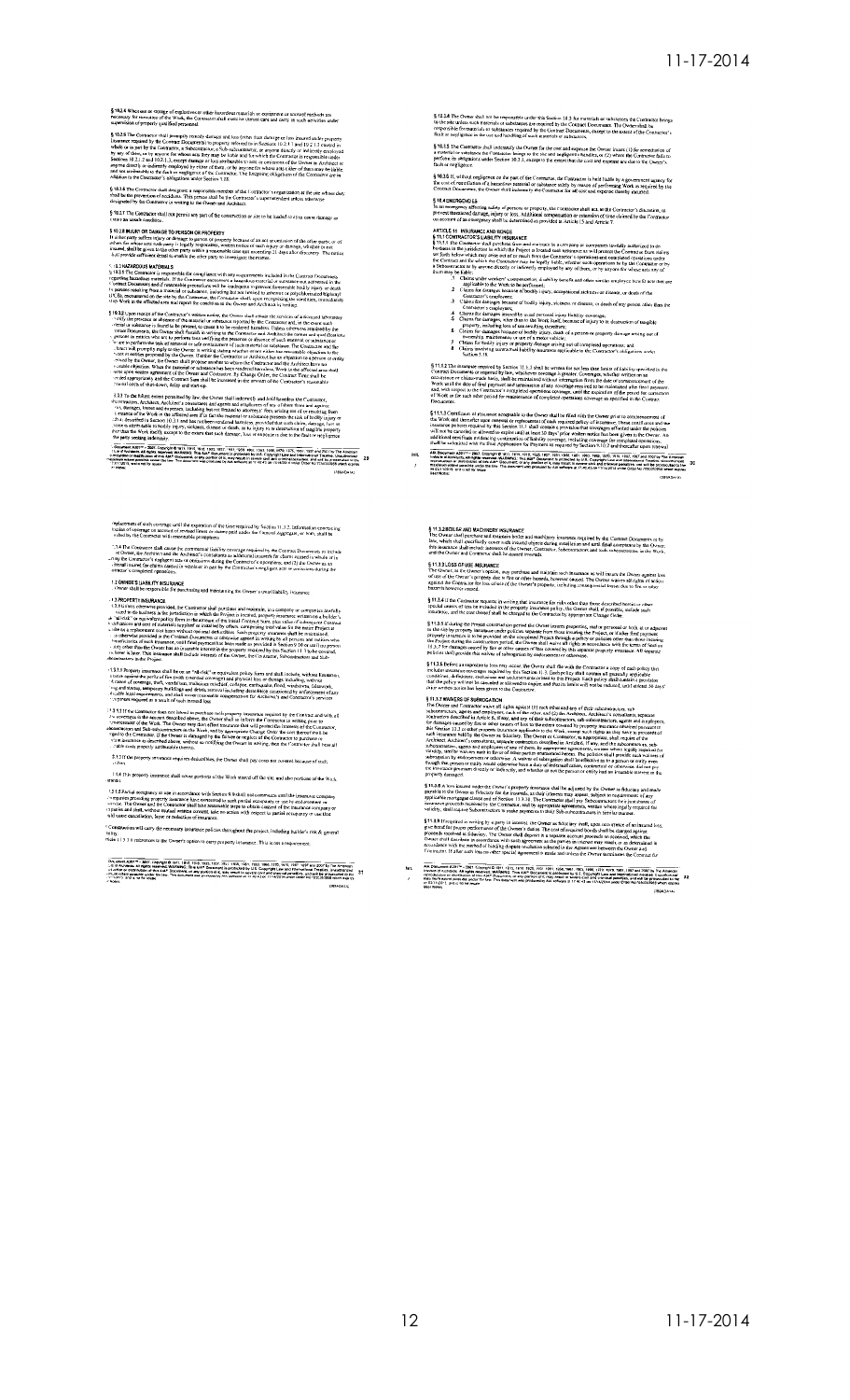convenience, replacement of damaged property shall be performed by the Contractor after notification of a Cha<br>in the Work in accordance with Article 7.

**§ 11.3.10** The Owner as fiducing shall have power to adjust and settle a loss with insurest smiss one of the parties in insure that the days after countries the loss of the parties of the parties of the countries of the

§ 11.4 PERFORMANCE BOND AND PAYMENT BOND<br>§ 11.4.1 The Owner shall have the right to require the Contractor to furnish bands covering faithful performance of<br>the Contract and payment of obligations arising beneatder as sing

§ 11.4.2 Upon the request of any person or contry appearing to be a potential beneficiary of bonds covering payment<br>of obligations arising under the Contract, the Contractor shall promptly furnish a copy of the bonds or sh

ARTICLE 12 UNCOVERING AND CORRECTION OF WORK<br>§ 121.UNCOVERING OF WORK<br>expressed in the Content Documents, it must it requested in writing by the Archivers of the majorements specifically<br>expressed in the Content Documents,

 $\S$  12.12 If a portion of the Work has been covered that the Architect has not specifically requested to examine prior to the line of the Solvice Control and Architect may be interested to examine the Control of the Contr

**Example to the Control of WORK**<br>
SUZ CORRECTION OF WORK<br>
SUZZ I BEFORE OR AFTER SURFACT LOT UNIT CONTROL INTO THE CONTROL OF INTERFERENCE OF THE CONTROL OF THE CONTROL OF THE CONTROL OF THE CONTROL OF THE CONTROL OF THE C

EVERY, suit to a BIE CONFIRENCE E SPERIE.<br>
SERVICE SURPLETION AND THE SURPLETION SURPLETION CONFIRMED IN SOCIOL AND THE SURPLETION OF SYSTEM CONFIRMED IN SURPLETION (SURPLETION SURPLETION SURPLETION SURPLETION SURPLETION

§ 12.2.2.2 The one-year period for correction of Work shall be extended with respect to portions of Work first<br>performed after Substantial Completion by the period of time between Substantial Completion and the actual<br>comp

AM, Detained A2019 - 2007, Copyright EEE, 1913, 1913, 1933, 1931, 1936, 1948, 1949, 1949, 1959, 1949, 1937 and 2007 by The Annexand<br>Website processing the agent webman Relations. The AMF December a protected by U.S. Copyri

authorities. Unless otherwise provided, the Contractor shall make a<br>rangements for usels tests, improved and the contractor of the contractor<br>of the Contractor sphere of the contractor of the contractor of the Contractor<br>

**§ 13.52** If the Architect, Owner or public authorities having jureduction determine that perties of the Wost exquire and SMS and additional testing associates and the system of the product scheme in the system of the sys

 $\S$  13.8.8 If such procedures for texting, inspection or approval under Sections 13.5.1 and 13.5.2 reveal failure of the Work to comply with requirements spake bottom of the most property of the Work to comply with requir § 13.5.4 Required certificates of lesting, inspection or approval shall, unless otherwise required by the Cos<br>Documents, be secured by the Contractor and promptly delivered to the Acchines:

§ 13.5.5 If the Architect is to observe tests, inspections or approvals required by the Contract Documents, the<br>Architect will do so promptly and, where practicable, at the normal place of testing.

§ 13.56 Tests or inspections conducted pursuant to the Contract Documents shall be made promptly to avoid.<br>unreasocable delay in the Work. § 13.6 INTEREST

Payments due and uppaid under the Contract Doctunents shall bear interest from the date payment is due at such rate<br>as the parties may agree upon in writing or, in the absence thereof, at the legal rate prevailing from tim

<sup>24</sup> **BPA**<sup>2</sup> **THE LIMITS ON CLAIRS**<br>**S127 THE LIMITS ON CLAIRS**<br>**S127 THE LIMITS ON CLAIRS**<br>**S227 THE LIMITS ON CLAIRS** connected and compense and claims and causes of action, whether in considerate with the requirements

Counterly wave at Laurent and ones on Accord and containers of in accordance with this Section 13.7.<br>ARTICLE 16 TEMMATION OR SISSPENSON OF THE CONTRACT<br>5 14.1 TEMMATION BY MEE CONTRACTOR<br>5 14.1.1 The Contractor may be<br>min

- stopped:<br>2 An act of government, such as a declaration of national emergency that requires all Work to be<br>meaned.
- sopped:<br> **3** Research the Anchinesia has not issued a Certificate for Payment and has not notabled the Contenent of the research functional certification is provided in Section 9.4.1, or because the University and the pro
- 

AM December 532(\* - 2001), Georgia 6:11 1 - 1951, 1953, 1952, 1953, 1963, 1963, 1963, 1970, 1970, 1971, 1972, 1972, 1972, 1972, 1972, 1972, 1972, 1972, 1972, 1972, 1972, 1972, 1972, 1972, 1972, 1972, 1972, 1972, 1972, 1972

§ 12.2.2.3 The one-year period for correction of Work shall not be extended by corrective Work performed by the<br>Contractor pursuant to this Section 12.2

§ 12.2.3 The Contractor shall remove from the site portions of the Work that are not in accordance with the<br>requirements of the Contract Documents and are neither corrected by the Contractor nor accepted by the Owner

§ 122.4 The Contractor shall bear the cost of currecting destruyed or damaged construction, whether completed or<br>partially completed, of the Owner or separate contractors caused by the Contractor's correction or removal of

§ 12.2.5 Nothing contained in this Section 12.2 shall be constructed to establish a period of limitation with region of the construction of Contractor of the one-year position of Construction of Work as described in Secti

§ 12.3 ACCEPTANCE OF NONCONFORMING WORK<br>If the Owner prefers to borght Work that is not in accordance with the requirements of the Contract Decuments, the<br>Owner may do so havised of requiring to semanal and correction, the

ARTICLE 13 MISCELLANEOUS PROVISIONS<br>STAT COVERNING LAW<br>Birst Contact dail lie governed by the law of the place where the Project is located except that, if the parties have<br>Birst Contact dail lie governed by the law of the

§ 13.2 SUCCESSORS AND ASSIGNS<br>§ 13.2.1 The Owner and Contractor 1 y 122. Sevences of the Assembles requestively bind themselves, their partners, successors, assigm and legal<br>1922. The Counter and Contractor respectively bind the method on the Content Dosments. Except as provided<br>In Secio

§ 11.2.2 The Cromer may, without consent of the Contractor, assign the Contract to a lender providing construction<br>financing for the Project, if the lender assumes the Owner's rights and obligadors under the Contract Docum

§ 13.3 WRITTEN NOTICE<br>Written water that be downed to have been duly verved if delivered in person to the individual, to a member of the<br>ortified mail or by convictor of the corporation for which it was intended, or if del

§ 13 4 RIGHTS AND REMEDIES<br>§ 13 A 1 Ducies and obligations imposed by the Contract Documents and rights and remedies available thereunder<br>shall be in addition to and not a Binitation of duties, obligations, rights and reme

§ 13.4.2 No action or failure to act by the Owner, Architect or Contractor shall constitute a waver of a right or duty<br>afforded them under the Commat, not shall such action or folivier to act constitute approval of or acqu

§ 13.5 TESTS AND INSPECTIONS<br>§ 13.5.1 Tests, inspections and approvals of portions of the Work shall be made as required by the Contract<br>Documents and by applicable Laws, statates, ordinances, cades, rules and regulations

17-Martinson and the "gap procedure and substances", under the basic manufacturers of the Victorian and the American<br>The Dependent State - 2007 Concelled 1914, the 1916 1925 1937 reduced and the State and The Tart Hard And

§ 14.1.2 The Costrance may vernimate the Contrast if, through no act or finit of the Contrastor or a Subcortractor, Sch-contrastor or a Subcortractor, in the state of the Rock of the State of the State of the State and th

 $\S$  14.1.2 If one of the reasons described in Section 14.1.1 or 14.1.2 exists, the Contractor may, upon seven days'<br>written notice to the Owner and Architect, terminate the Contract and recover from the Owner psyment for § 14.14 if the Work is stopped for a period of 60 consecutive days through no act or final of the Contractor or a<br>with the Contention beams the Coviet bar registed in finite of the University of the Content of the Content

**S** 14.2 TERMINATON BY THE OWNER FOR CALISE<br>  $\frac{6}{5}$  14.2 TERMINATON BY THE OWNER FOR CALISE<br>  $\frac{1}{2}$  14.2 TERMINATON BY THE OWNER FOR CALISE<br>  $\frac{1}{2}$  for types the system to Subconstruction for materials or landon

A contrast to plane the same state, the Downer use contrast of the branching of the same state. The same state of the same state of the same state of the same state of the same state of the same state of the same state of

§ 14.2.3 When the Owner terminates the Contract for one of the reasons stated in Soution 14.2.1, the Contractor shall<br>not be entitled to receive further payment until the Work is thrished.

 $\S$  4.2.4 if the unpaid balance of the Contract wear were to mothed.<br>The Académic competition for the Contract Source research costs of finishing the Work, including compensation for<br>the Académic Source and express made n

§ 14.3 SUSPENSION BY THE OWNER FOR CONVENIENCE<br>§ 14.3.1 The Owner may, without cause, order the Contractor in witting to suspend, delay or interrupt the Work in<br>whole or in part for seek period of time as the Owner may det

§ 14.3.2 The Commer Sum and Connect Time abull be adjuded for increases in the cost and time entance of the state of the state of the Connection is described to Section 1.6.1. Adjustment of the Context Sant full include p

All Designers Although The Temple Association of the term connect structure provision of the Contract.<br>Hopping Although The Temple and William The Hopping Strategies and the temple is the start strategies and the<br>Hopping C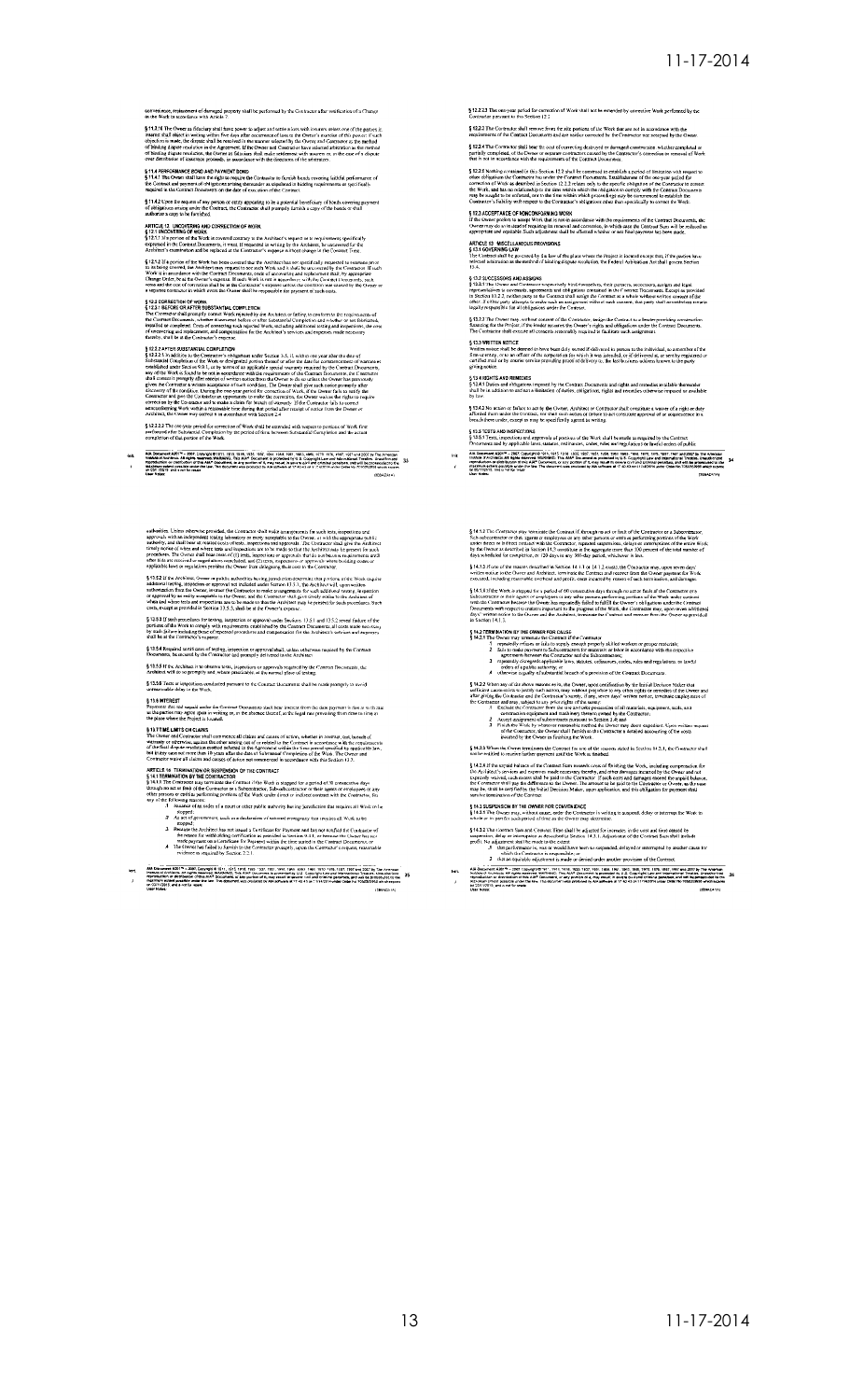§ 14.4 TERMINATION BY THE CWNIER FOR CONVENIENCE<br>§ 14.4.1 The Owner may, at any time, terminate the Contract for the Owner's convenience and without except

- **EVALUATION** The system of the contract of the Context of the Context score in the context series of the Context of the Context scheme.<br> **EVALUATION** The Context of the Context of the Context scheme of the Context scheme.
- § 14.4.3 In case of such termination for the Owner's convenience, the Courostor shall be entitled to receive payment<br>for Work necessed, and costs incurred by reason of such remainstion, along with reassauble overhead and p

# ARTICLE 15 CLAIMS AND DISPUTES<br>§ 15.1 CLAIMS<br>§ 15.1.1 DEFINITION

ANAC CLAIRS<br>A SAC CLAIRS<br>A SAC CLAIRS COMPANY AND SERVED TO THE PARTIES SENSING, as a matter of right, payment of nonto<sub>2</sub>, or other<br>A first of a domand or assortion by one of the parties sensing, as a matter of right, pay

§ 15.1.2 NOTICE OF CLAIMS<br>Claims by entre the Owner or Contractor must be iniciared by written neutee on the other party and to the latinal<br>Declines Maker with a copy sear to the Andaluses, if the Architect is not serving

**THE SECTION CONTRACT THE COUPLIFS ASSESSED ASSESSED ASSESSED AND A SECTION OF A STATE OF A STATE OF A STATE OF A STATE OF A STATE OF A STATE OF A STATE OF A STATE OF A STATE OF A STATE OF A STATE OF A STATE OF A STATE OF** 

§ 15.1.4 CLANIS FOR ADDITIDNAL COST<br>If the Contractor which is make a Claim for an increase in the Contract Sum, written active as provided berein shall<br>be given before preceding to execute the Work. Prior writted is not r

§ 15.1.5 CLAINS FOR ADDITIONAL THE<br>§ 15.1.5 LLAINS FOR ADDITIONAL THE<br>h 15.1.5 LLAINS FOR ADDITIONAL THE SECTION IN 2011 IN THE SECTION OF CONSTANT TIME, written native as provided<br>pherin shall be given. The Contractor's C

.<br>• § 15.15.2 If adverse waster consistence are the basis for a Glasm for additional time, such Claim shall he<br>• bounderted by data subtrantating that weather conditions were alinomial for the period of time, could not hav

**EXECUTE THE CONSEQUENTIAL CONSERVATION**<br> **EXECUTE:**<br> **EXECUTIVE CONSERVATION CONSERVATION**<br>
THE CONSERVATION OF CONSERVATION CONSERVATION CONSERVATION OF CONSERVATION<br>
THE CONSERVATION CONSERVATION CONSERVATION CONSERVAT

AM December Admin - 2001, Copyright 1911, 1915, 1921, 1922, 1927, 1931, 1932, 1933, 1935, 1935, 1937, 1937, 203<br>Matematics and Copyright 1940, 1940, 1940, 1940, 1940, 1940, 1940, 1940, 1940, 1940, 1940, 1940, 1940, 1940, 1

# Additions and Deletions Report for<br>AIA<sup>\*</sup> Document A201<sup>74</sup> – 2007

The Addition are findefunding record as defined on page 1 of the associated dissurant, represented by all other activities in the activity of the activity of a state and the state and the state and the state of the state a

PAGE1

Winkler County<br>828 Mever J.n.<br>Kermit, TX 79745

Winkler County<br>100 E. Winkler Street<br>Kermit, Texas 79745

Level 5 Architecture Limited Liabilev, Company<br>108 South Malg<br>Mansford, Texas 7(995)<br>Mansford, Texas 7(995)<br>Education & Number: 817-842-0212<br>Fax Number: 817-842-0214

## \$1.6 TRANSMISSION OF DATA IN DIGITAL FORM

if the pather intend-tu-immenti-fost unerals of Service urany-alter-information or dominanterium in digital-ivent<br>they shall endeaver to study is becomply putteoids givening such transmicking, unless etherwise alterals<br>pro

### **PAGE 21**

§ 64.2-Wines oppunkt controls are availed for different position of the Project of other contraction or operations<br>en the case the stress Controls – in the Constant Distancing is each cost what moan the Constanter who exec

## PAGE 31

**§11.3.1** Unless schemes provided, the Govern-Contextne thall purchase and municip, in a company or companies<br>lawfully sufficients to do broans: in the purishbotic in which the Project is located, property interacted writ ARRIVATE RE DRIGHT REPORT OF ALSO CONSULTED USE A BIG RESIDENT OF THE INTERFERING THAT IS A STOLET OF SUITS CONSULTED AND CONSULTED A CONSULTED AND CONSULTED A CONSULTED AND CONSULTED AS A CONSULTED AS A CONSULTED AS A CON 2 damages incurred by the Continuoto for principal office exposits including the compositation of<br>personnel stationed there, for losses of financing, business and reputation, and for loss of profit<br>except anticipated profi

This mutual waiver is applicable, without lemitation, to all consequential damages due to either party's termination<br>in accordance with Article 14. Nothing contained in this Section 15.1.6 shall be decrived to preclude an

liquidated damages, when applicable, in accordance with the requirements of the Contract Documents.<br>
§ 15.2 MHTML DECISION<br>
5 SEA THE CONSIDENCIAL CONDUCTION (1.3 And 11.3 And 11.3 And 11.3 And 11.3 And 11.3 And 11.3 And

way as a series under constant and a proportion of entries and the film of the receipt of a Claim take one of the Salictor of the receipt of a Claim take one of the same of the same of the same of the same of the same of

§ 152.3 in evaluating Claims, the Initial Decision Maker may, but shall not be obligated in, consult with information from critics party or from persons with precise in the first information of the first property of the fi

Stel persons at the Uwen's Superior.<br>Stellar in the briefs Decision Maker requests a party to provide a response is a Claim or to funcion additiona<br>supercising data, wen party abilit requested visits in the disc of the bri

(Paragraphs Deleted)<br>ARTICLE 16 OWNER ADDED

§<br>19.1 OWER ADGED<br>*(Purse and ADGED)*<br>Contractor agree bas owner has the right for an inspector to reverse the sustrials and<br>Contractor agree bas owner has the right for an inspector.<br>work at any restorable time and Contra

For a large state of the state of the state of the State of State of State of State of State of Texas and nothing herein waives any region of the county user<br>The state of Texas and nothing herein waives any region of the c

AW Document Add = - 2007, Copyrent & "011, 1915, 1918, 1920, 1937, 1937, 1937, 1938, 1970, 1972, 1987, 1997 and 200 in The Amendon<br>Aleksa of Arandas, As eigen pear net Referred The AMF Document & protected by Ltd. Copyrigh

Contrad Modifications and onto of materials supplied or installed by others, compissing total value for the entire method on the prefactor of basis without environment cost basis in the method of the state of the state of

 $\frac{6}{3}$  11.1.1.2 If the Gween-Contract detection is purchase uses property insurance required by the Contract detection of the World of the World of the World of the World of the World of the World of the World of the W miract and<br>ing prior te<br>sts of the

LS Construction will carry the necessary insurance policies throughout the project, including builder's risk & general

Article 11.3.1.1 references to the Owner's option to carry property insurance. This is not a rougherment.

**PAGE 38** 

**§ 15.2.5** The Ini<br>Be<sup>Lair</sup> § 1823 The Initial Desirion-Maker will render an initial devisent approving or rejecting the Claim, or indicating<br>Bedizited Descients Maker<del>ia and his</del> te resolve the Cleim. His initial descitopedial is he in vriting. (2)

§46.2.6 Either party-may-file-for mediation-of-an-initial-decision at any time, subject to the te

ARTICLE 16 OWNER ADDED

§ 15.2.6 i Ekiber-porty-may-mikke 30 days from the date of an initial decision, demand-in-writing-that the<br>older party-file for mediation within 60 days of the initial stession. If cach a demand is made and the party<br>recor

16 1 UWNER ADDED

ленния ди семери. Кари не на совремя дат = - дет Суруер е том, что, ура, ура, 112-191, 194, 196, 197, 198, 197, 197,<br>Неподоли такие, на должни президент о барандер ето на Може были не и разведенте потопи друг случает сам perselbers, and wall b<br>under Order No 70%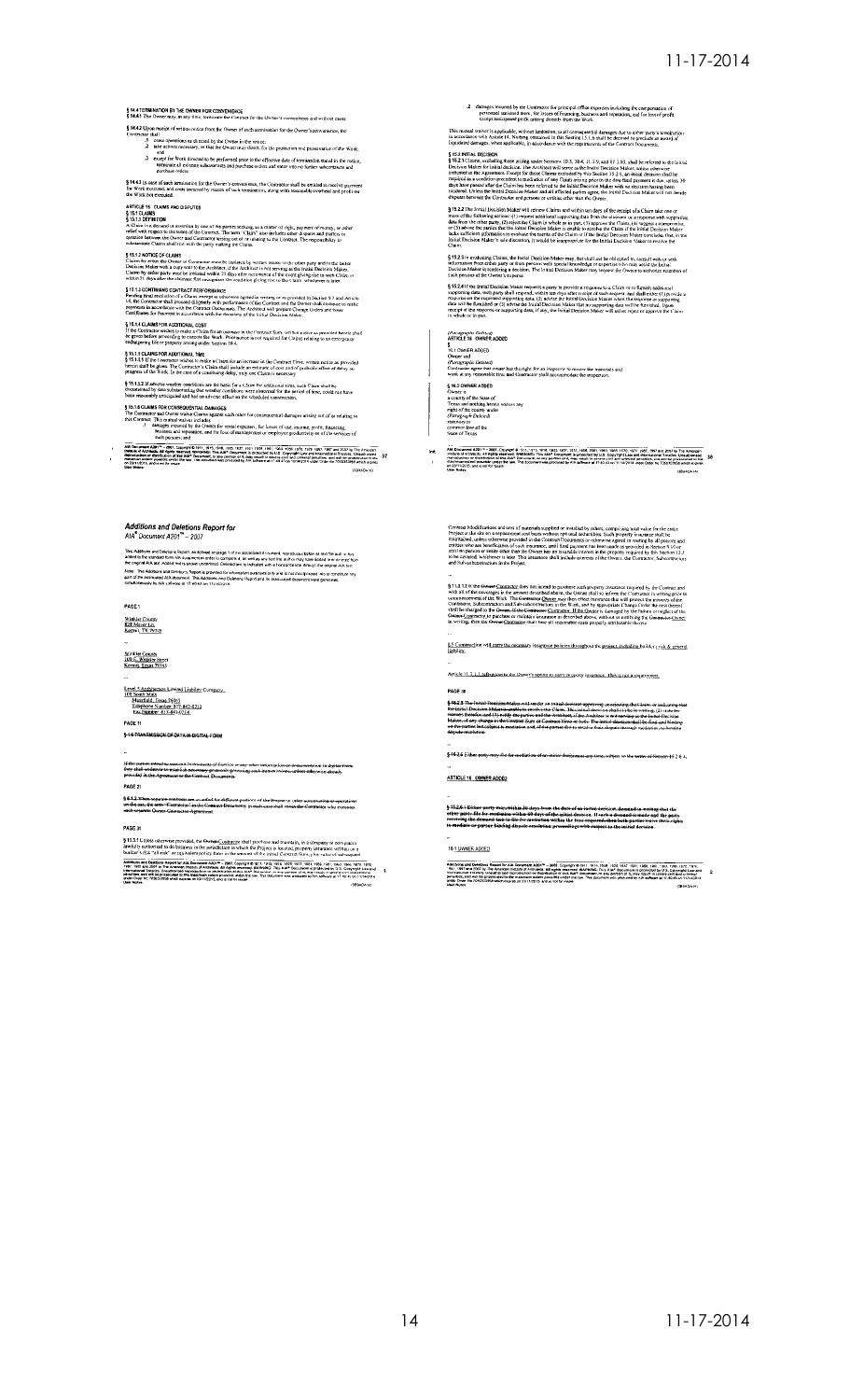| § 15.4.1.1 A demand for arbitration shall be made no cartier than concomently with the filing of a request for<br>mediation, but in no event shall it be mode after the date when the institution of legal or equivable proceedings based<br>ä,<br>on the Claim would be harred by the applicable statute of immunious. For statute of limitations purposes, receipt of a<br>§ 15.2.8 If a Claim relates to or is the subject of a mechanic's lien, the party asserting such Claim may proceed in<br>written demand for arbitration by the person or entity administering the arbitration shall constitute the institution of<br>legal or equitable proceedings based on the Claim a county of the State of<br>dance with applicable law to comply with the lien notice or filing deadlines.<br>i.<br>§ 15.4.2 The award rendered by the arbitrator or arbitrators shall be final, and judgment may be entered upon it in<br>545.3 MEDIATION<br>accordance with applicable low in any court having jurisdiction thereof. Icxas and nothing herein waives any<br>§ 15.3.1 Claims, disputes, or other matters in ourdowersy anxing out of or related to the Contract except these<br>waived as provided for in Sections 9.10.4, 9.10 S, and 15.1 6 shall be subject to mediation as a condition precedent<br>§ 15.4.3 The foregoing agreement to arbitrate and rules agreements to arbitrate with an arbitrican't person or entity<br>to hinding dispute reselution.<br>only consented to by parties to the Agreement shall be specifically rafaccable under opplicable law in any court<br>having-jurisdiction thereof-right of the county under<br>§ 15.1.2. The parties shall endeavor-to resolve their Claims by mediation which, unless the parties minually agree<br>etherwise, shall be edministored by the American Arbitration Association in accordance with its Construction<br>§45.4.4 CONSOLIDATION OR JOINDER<br>industry Modernion Procedures in effect on the data of the Agreement. A request for mediation shall be mode in<br>writing, dolivered to the other party to the Contract, and filed with the person or entity administering the mediation<br>The request may be made concurrently with the filling of hinding dispute resolution anotoedings but, in such event,<br>mediation shall proceed in advance of binding divpute resolution proceedings, which shall be stoved pending<br>§ 15.4.4.1 Either party, at its sole discretion, may convolidate an arbitration conducted under this Agreement with any<br>modiation for a period of 60 days from the date of filing, unless stayed for a langer period by agreement of the<br>other arhitration to which it is a party provided that (1) the arbitration agreement governing the other<br>parties or court order. If an arbitration is stayed pursuant to this Section 15.3.2, the parties may appeal them proceed<br>permits consolidation. (3) the arbitrations to be consolidated cubstantially involve common questions of law or fact,<br>to the selection of the arbitrator(s) and agree upon a schedule for later proceedings Contractor agree that ewipt has<br>and (3) the arbitrations employ materially similar procedural rules and matheds for selecting arbitrator(s)-stationy<br>the right for an inspector to review the materials and<br>ur.<br>§1622 The parties shall shore the mediator's focund any filing foot equally. The mediation shall be held in the<br>place where the Project is located, unloss unother focation is mutually agreed upon. Agreements reached in<br>§ 15.4.4.2 Either party, at its sole diserction, muy include by jointer persons or entities substantially invatuad in a<br>catturian question of law or fast where presence is required if complete ratef is to be accorded in arbitration;<br>modiation shall be enforceable as softloment agreements in any court having jurisdiction thereof york at any<br>provided that the party sought to be joined contents in writing to such joinder. Consent to inditration involving an<br>reasonable time and Contractor shall accommodate the inspection.<br>edditional person or entity shall are constitute consent to arbitration of any olaim. dispute or other matter in question<br>not-described in the written consent.<br>§ 164 ARBITRATION 15 2 OWNER ADDED<br>§ 15.4.4.3 The Owner and Contractor grant to any person or entity made a party to an orbitration conducted under<br>§ 16.4.1 If the parties have solooted arbitration as the mode of for orders dispute resolution in the Agreement, any<br>this Section 15.4, whother by jointer or consolidation, the same rights of joinder and consolidation as the Owner and<br>Contractor under this Agreement State of Texas<br>Chin subject to, but not resolved by, mediation shall be subject to arbitration which, unless the parties mutually<br>agree otherwise, shall he administered by the American Arbitration Association in accordance with its Construction<br>Industry Arbitration Rules in effect on the data of the Agreement. A demand for arbitration shall be made in vesting:<br>delivered to the other party to the Contrast, and filed with the person or entity administering the arbitration. The<br>Address and Depted Reporter Manuscript April - 2017 Concept Cost, 1914, 1917, 1920, 1945, 1931, 1942, 1946, 1952<br>1987, 1987 and 2007 by The Anatolin Return of Antibody, 20 Paper memorial and Reporters in profession (2.2 Co<br>Métions and Detelons Report for AA Document JJUIT = JSMT, Copyrol 0 for 1 st 15, st 8, 1527-197, 1954, 1965, 1965, 1995, 1995, 1995, 1997, 1997, 1997, 1997, 1997, 1997, 1997, 1997, 1997, 1997, 1997, 1997, 1997, 1997, 1997,<br>$\overline{\mathbf{3}}$<br>Notes:<br>(28MM) ATA<br><b>CROADA1A)</b><br>Certification of Document's Authenticity<br>AIA* Document D401™ - 2003<br>L Justin Gilmore, AIA, hereby certify, to the best of my knowledge, information and heliof, that I created the<br>attached final document simultaneously with its associated Additions and Deletions Report and this certification at<br>17:40:43 on 11/14/2014 under Order No. 7050353958 from ATA Contract Discursents software and that in preparing<br>the attacked final document I made no changes to the original text of AIA* Document A2017M - 2007. General<br>Conditions of the Contract for Construction, as published by the A1A in its software, other than those additions and<br>deletions shown in the associated Additions and Deletions Report.<br>(Signed)<br>$T$ ules<br>(Datech) | §15.27 in the event of a Glaim against the Contructor, the Owner may, but is not obligated to, notify the streey, if<br>any, of the nature and amount of the Cluim. If the Claim relates to a possibility of a Contrastor's default, the Owner<br>may, but is not obligated in, notify the curety and request the surety's assistance in resolving the controvercy. | party filing a notice of domand for arbitration must ossert in the domand all Claims then known to thet party on<br>which arbitration is permitted to be demanded. Owner is |
|-------------------------------------------------------------------------------------------------------------------------------------------------------------------------------------------------------------------------------------------------------------------------------------------------------------------------------------------------------------------------------------------------------------------------------------------------------------------------------------------------------------------------------------------------------------------------------------------------------------------------------------------------------------------------------------------------------------------------------------------------------------------------------------------------------------------------------------------------------------------------------------------------------------------------------------------------------------------------------------------------------------------------------------------------------------------------------------------------------------------------------------------------------------------------------------------------------------------------------------------------------------------------------------------------------------------------------------------------------------------------------------------------------------------------------------------------------------------------------------------------------------------------------------------------------------------------------------------------------------------------------------------------------------------------------------------------------------------------------------------------------------------------------------------------------------------------------------------------------------------------------------------------------------------------------------------------------------------------------------------------------------------------------------------------------------------------------------------------------------------------------------------------------------------------------------------------------------------------------------------------------------------------------------------------------------------------------------------------------------------------------------------------------------------------------------------------------------------------------------------------------------------------------------------------------------------------------------------------------------------------------------------------------------------------------------------------------------------------------------------------------------------------------------------------------------------------------------------------------------------------------------------------------------------------------------------------------------------------------------------------------------------------------------------------------------------------------------------------------------------------------------------------------------------------------------------------------------------------------------------------------------------------------------------------------------------------------------------------------------------------------------------------------------------------------------------------------------------------------------------------------------------------------------------------------------------------------------------------------------------------------------------------------------------------------------------------------------------------------------------------------------------------------------------------------------------------------------------------------------------------------------------------------------------------------------------------------------------------------------------------------------------------------------------------------------------------------------------------------------------------------------------------------------------------------------------------------------------------------------------------------------------------------------------------------------------------------------------------------------------------------------------------------------------------------------------------------------------------------------------------------------------------------------------------------------------------------------------------------------------------------------------------------------------------------------------------------------------------------------------------------------------------------------------------------------------------------------------------------------------------------------------------------------------------------------------------------------------------------------------------------------------------------------------------------------------------------------------------------------------------------------------------------------------------------------------------------------------------------------------------------------------------------------------------------------------------------------------------------------------------------------------------------------------------------------------------------------------------------------------------------------------------------------------------------------------------------------------------------------------------------------------------------------------------------------------------------------------------------------------------------------------------------------------------------------------------------------------------------------------------------------------------------------------------------------------------------------------------------------------------------------------------------------------------------------------------------------------------------------------------------------------------------------------------------------------------------------------------------------------------------------------------------------------------------------------------------------------------------------------------------------------------------------------------------------------------------------------------------------------------------------------------------------------------------------------------------------------------------------|---------------------------------------------------------------------------------------------------------------------------------------------------------------------------------------------------------------------------------------------------------------------------------------------------------------------------------------------------------------------|-----------------------------------------------------------------------------------------------------------------------------------------------------------------------------|
|                                                                                                                                                                                                                                                                                                                                                                                                                                                                                                                                                                                                                                                                                                                                                                                                                                                                                                                                                                                                                                                                                                                                                                                                                                                                                                                                                                                                                                                                                                                                                                                                                                                                                                                                                                                                                                                                                                                                                                                                                                                                                                                                                                                                                                                                                                                                                                                                                                                                                                                                                                                                                                                                                                                                                                                                                                                                                                                                                                                                                                                                                                                                                                                                                                                                                                                                                                                                                                                                                                                                                                                                                                                                                                                                                                                                                                                                                                                                                                                                                                                                                                                                                                                                                                                                                                                                                                                                                                                                                                                                                                                                                                                                                                                                                                                                                                                                                                                                                                                                                                                                                                                                                                                                                                                                                                                                                                                                                                                                                                                                                                                                                                                                                                                                                                                                                                                                                                                                                                                                                                                                                                                                                                                                                                                                                                                                                                                                                                                                                                                                                                                                             |                                                                                                                                                                                                                                                                                                                                                                     |                                                                                                                                                                             |
|                                                                                                                                                                                                                                                                                                                                                                                                                                                                                                                                                                                                                                                                                                                                                                                                                                                                                                                                                                                                                                                                                                                                                                                                                                                                                                                                                                                                                                                                                                                                                                                                                                                                                                                                                                                                                                                                                                                                                                                                                                                                                                                                                                                                                                                                                                                                                                                                                                                                                                                                                                                                                                                                                                                                                                                                                                                                                                                                                                                                                                                                                                                                                                                                                                                                                                                                                                                                                                                                                                                                                                                                                                                                                                                                                                                                                                                                                                                                                                                                                                                                                                                                                                                                                                                                                                                                                                                                                                                                                                                                                                                                                                                                                                                                                                                                                                                                                                                                                                                                                                                                                                                                                                                                                                                                                                                                                                                                                                                                                                                                                                                                                                                                                                                                                                                                                                                                                                                                                                                                                                                                                                                                                                                                                                                                                                                                                                                                                                                                                                                                                                                                             |                                                                                                                                                                                                                                                                                                                                                                     |                                                                                                                                                                             |
|                                                                                                                                                                                                                                                                                                                                                                                                                                                                                                                                                                                                                                                                                                                                                                                                                                                                                                                                                                                                                                                                                                                                                                                                                                                                                                                                                                                                                                                                                                                                                                                                                                                                                                                                                                                                                                                                                                                                                                                                                                                                                                                                                                                                                                                                                                                                                                                                                                                                                                                                                                                                                                                                                                                                                                                                                                                                                                                                                                                                                                                                                                                                                                                                                                                                                                                                                                                                                                                                                                                                                                                                                                                                                                                                                                                                                                                                                                                                                                                                                                                                                                                                                                                                                                                                                                                                                                                                                                                                                                                                                                                                                                                                                                                                                                                                                                                                                                                                                                                                                                                                                                                                                                                                                                                                                                                                                                                                                                                                                                                                                                                                                                                                                                                                                                                                                                                                                                                                                                                                                                                                                                                                                                                                                                                                                                                                                                                                                                                                                                                                                                                                             |                                                                                                                                                                                                                                                                                                                                                                     |                                                                                                                                                                             |
|                                                                                                                                                                                                                                                                                                                                                                                                                                                                                                                                                                                                                                                                                                                                                                                                                                                                                                                                                                                                                                                                                                                                                                                                                                                                                                                                                                                                                                                                                                                                                                                                                                                                                                                                                                                                                                                                                                                                                                                                                                                                                                                                                                                                                                                                                                                                                                                                                                                                                                                                                                                                                                                                                                                                                                                                                                                                                                                                                                                                                                                                                                                                                                                                                                                                                                                                                                                                                                                                                                                                                                                                                                                                                                                                                                                                                                                                                                                                                                                                                                                                                                                                                                                                                                                                                                                                                                                                                                                                                                                                                                                                                                                                                                                                                                                                                                                                                                                                                                                                                                                                                                                                                                                                                                                                                                                                                                                                                                                                                                                                                                                                                                                                                                                                                                                                                                                                                                                                                                                                                                                                                                                                                                                                                                                                                                                                                                                                                                                                                                                                                                                                             |                                                                                                                                                                                                                                                                                                                                                                     |                                                                                                                                                                             |
|                                                                                                                                                                                                                                                                                                                                                                                                                                                                                                                                                                                                                                                                                                                                                                                                                                                                                                                                                                                                                                                                                                                                                                                                                                                                                                                                                                                                                                                                                                                                                                                                                                                                                                                                                                                                                                                                                                                                                                                                                                                                                                                                                                                                                                                                                                                                                                                                                                                                                                                                                                                                                                                                                                                                                                                                                                                                                                                                                                                                                                                                                                                                                                                                                                                                                                                                                                                                                                                                                                                                                                                                                                                                                                                                                                                                                                                                                                                                                                                                                                                                                                                                                                                                                                                                                                                                                                                                                                                                                                                                                                                                                                                                                                                                                                                                                                                                                                                                                                                                                                                                                                                                                                                                                                                                                                                                                                                                                                                                                                                                                                                                                                                                                                                                                                                                                                                                                                                                                                                                                                                                                                                                                                                                                                                                                                                                                                                                                                                                                                                                                                                                             |                                                                                                                                                                                                                                                                                                                                                                     |                                                                                                                                                                             |
|                                                                                                                                                                                                                                                                                                                                                                                                                                                                                                                                                                                                                                                                                                                                                                                                                                                                                                                                                                                                                                                                                                                                                                                                                                                                                                                                                                                                                                                                                                                                                                                                                                                                                                                                                                                                                                                                                                                                                                                                                                                                                                                                                                                                                                                                                                                                                                                                                                                                                                                                                                                                                                                                                                                                                                                                                                                                                                                                                                                                                                                                                                                                                                                                                                                                                                                                                                                                                                                                                                                                                                                                                                                                                                                                                                                                                                                                                                                                                                                                                                                                                                                                                                                                                                                                                                                                                                                                                                                                                                                                                                                                                                                                                                                                                                                                                                                                                                                                                                                                                                                                                                                                                                                                                                                                                                                                                                                                                                                                                                                                                                                                                                                                                                                                                                                                                                                                                                                                                                                                                                                                                                                                                                                                                                                                                                                                                                                                                                                                                                                                                                                                             |                                                                                                                                                                                                                                                                                                                                                                     |                                                                                                                                                                             |
|                                                                                                                                                                                                                                                                                                                                                                                                                                                                                                                                                                                                                                                                                                                                                                                                                                                                                                                                                                                                                                                                                                                                                                                                                                                                                                                                                                                                                                                                                                                                                                                                                                                                                                                                                                                                                                                                                                                                                                                                                                                                                                                                                                                                                                                                                                                                                                                                                                                                                                                                                                                                                                                                                                                                                                                                                                                                                                                                                                                                                                                                                                                                                                                                                                                                                                                                                                                                                                                                                                                                                                                                                                                                                                                                                                                                                                                                                                                                                                                                                                                                                                                                                                                                                                                                                                                                                                                                                                                                                                                                                                                                                                                                                                                                                                                                                                                                                                                                                                                                                                                                                                                                                                                                                                                                                                                                                                                                                                                                                                                                                                                                                                                                                                                                                                                                                                                                                                                                                                                                                                                                                                                                                                                                                                                                                                                                                                                                                                                                                                                                                                                                             |                                                                                                                                                                                                                                                                                                                                                                     |                                                                                                                                                                             |
|                                                                                                                                                                                                                                                                                                                                                                                                                                                                                                                                                                                                                                                                                                                                                                                                                                                                                                                                                                                                                                                                                                                                                                                                                                                                                                                                                                                                                                                                                                                                                                                                                                                                                                                                                                                                                                                                                                                                                                                                                                                                                                                                                                                                                                                                                                                                                                                                                                                                                                                                                                                                                                                                                                                                                                                                                                                                                                                                                                                                                                                                                                                                                                                                                                                                                                                                                                                                                                                                                                                                                                                                                                                                                                                                                                                                                                                                                                                                                                                                                                                                                                                                                                                                                                                                                                                                                                                                                                                                                                                                                                                                                                                                                                                                                                                                                                                                                                                                                                                                                                                                                                                                                                                                                                                                                                                                                                                                                                                                                                                                                                                                                                                                                                                                                                                                                                                                                                                                                                                                                                                                                                                                                                                                                                                                                                                                                                                                                                                                                                                                                                                                             |                                                                                                                                                                                                                                                                                                                                                                     |                                                                                                                                                                             |
|                                                                                                                                                                                                                                                                                                                                                                                                                                                                                                                                                                                                                                                                                                                                                                                                                                                                                                                                                                                                                                                                                                                                                                                                                                                                                                                                                                                                                                                                                                                                                                                                                                                                                                                                                                                                                                                                                                                                                                                                                                                                                                                                                                                                                                                                                                                                                                                                                                                                                                                                                                                                                                                                                                                                                                                                                                                                                                                                                                                                                                                                                                                                                                                                                                                                                                                                                                                                                                                                                                                                                                                                                                                                                                                                                                                                                                                                                                                                                                                                                                                                                                                                                                                                                                                                                                                                                                                                                                                                                                                                                                                                                                                                                                                                                                                                                                                                                                                                                                                                                                                                                                                                                                                                                                                                                                                                                                                                                                                                                                                                                                                                                                                                                                                                                                                                                                                                                                                                                                                                                                                                                                                                                                                                                                                                                                                                                                                                                                                                                                                                                                                                             |                                                                                                                                                                                                                                                                                                                                                                     |                                                                                                                                                                             |
|                                                                                                                                                                                                                                                                                                                                                                                                                                                                                                                                                                                                                                                                                                                                                                                                                                                                                                                                                                                                                                                                                                                                                                                                                                                                                                                                                                                                                                                                                                                                                                                                                                                                                                                                                                                                                                                                                                                                                                                                                                                                                                                                                                                                                                                                                                                                                                                                                                                                                                                                                                                                                                                                                                                                                                                                                                                                                                                                                                                                                                                                                                                                                                                                                                                                                                                                                                                                                                                                                                                                                                                                                                                                                                                                                                                                                                                                                                                                                                                                                                                                                                                                                                                                                                                                                                                                                                                                                                                                                                                                                                                                                                                                                                                                                                                                                                                                                                                                                                                                                                                                                                                                                                                                                                                                                                                                                                                                                                                                                                                                                                                                                                                                                                                                                                                                                                                                                                                                                                                                                                                                                                                                                                                                                                                                                                                                                                                                                                                                                                                                                                                                             |                                                                                                                                                                                                                                                                                                                                                                     |                                                                                                                                                                             |
|                                                                                                                                                                                                                                                                                                                                                                                                                                                                                                                                                                                                                                                                                                                                                                                                                                                                                                                                                                                                                                                                                                                                                                                                                                                                                                                                                                                                                                                                                                                                                                                                                                                                                                                                                                                                                                                                                                                                                                                                                                                                                                                                                                                                                                                                                                                                                                                                                                                                                                                                                                                                                                                                                                                                                                                                                                                                                                                                                                                                                                                                                                                                                                                                                                                                                                                                                                                                                                                                                                                                                                                                                                                                                                                                                                                                                                                                                                                                                                                                                                                                                                                                                                                                                                                                                                                                                                                                                                                                                                                                                                                                                                                                                                                                                                                                                                                                                                                                                                                                                                                                                                                                                                                                                                                                                                                                                                                                                                                                                                                                                                                                                                                                                                                                                                                                                                                                                                                                                                                                                                                                                                                                                                                                                                                                                                                                                                                                                                                                                                                                                                                                             |                                                                                                                                                                                                                                                                                                                                                                     |                                                                                                                                                                             |
|                                                                                                                                                                                                                                                                                                                                                                                                                                                                                                                                                                                                                                                                                                                                                                                                                                                                                                                                                                                                                                                                                                                                                                                                                                                                                                                                                                                                                                                                                                                                                                                                                                                                                                                                                                                                                                                                                                                                                                                                                                                                                                                                                                                                                                                                                                                                                                                                                                                                                                                                                                                                                                                                                                                                                                                                                                                                                                                                                                                                                                                                                                                                                                                                                                                                                                                                                                                                                                                                                                                                                                                                                                                                                                                                                                                                                                                                                                                                                                                                                                                                                                                                                                                                                                                                                                                                                                                                                                                                                                                                                                                                                                                                                                                                                                                                                                                                                                                                                                                                                                                                                                                                                                                                                                                                                                                                                                                                                                                                                                                                                                                                                                                                                                                                                                                                                                                                                                                                                                                                                                                                                                                                                                                                                                                                                                                                                                                                                                                                                                                                                                                                             |                                                                                                                                                                                                                                                                                                                                                                     |                                                                                                                                                                             |
|                                                                                                                                                                                                                                                                                                                                                                                                                                                                                                                                                                                                                                                                                                                                                                                                                                                                                                                                                                                                                                                                                                                                                                                                                                                                                                                                                                                                                                                                                                                                                                                                                                                                                                                                                                                                                                                                                                                                                                                                                                                                                                                                                                                                                                                                                                                                                                                                                                                                                                                                                                                                                                                                                                                                                                                                                                                                                                                                                                                                                                                                                                                                                                                                                                                                                                                                                                                                                                                                                                                                                                                                                                                                                                                                                                                                                                                                                                                                                                                                                                                                                                                                                                                                                                                                                                                                                                                                                                                                                                                                                                                                                                                                                                                                                                                                                                                                                                                                                                                                                                                                                                                                                                                                                                                                                                                                                                                                                                                                                                                                                                                                                                                                                                                                                                                                                                                                                                                                                                                                                                                                                                                                                                                                                                                                                                                                                                                                                                                                                                                                                                                                             |                                                                                                                                                                                                                                                                                                                                                                     |                                                                                                                                                                             |
|                                                                                                                                                                                                                                                                                                                                                                                                                                                                                                                                                                                                                                                                                                                                                                                                                                                                                                                                                                                                                                                                                                                                                                                                                                                                                                                                                                                                                                                                                                                                                                                                                                                                                                                                                                                                                                                                                                                                                                                                                                                                                                                                                                                                                                                                                                                                                                                                                                                                                                                                                                                                                                                                                                                                                                                                                                                                                                                                                                                                                                                                                                                                                                                                                                                                                                                                                                                                                                                                                                                                                                                                                                                                                                                                                                                                                                                                                                                                                                                                                                                                                                                                                                                                                                                                                                                                                                                                                                                                                                                                                                                                                                                                                                                                                                                                                                                                                                                                                                                                                                                                                                                                                                                                                                                                                                                                                                                                                                                                                                                                                                                                                                                                                                                                                                                                                                                                                                                                                                                                                                                                                                                                                                                                                                                                                                                                                                                                                                                                                                                                                                                                             |                                                                                                                                                                                                                                                                                                                                                                     |                                                                                                                                                                             |
|                                                                                                                                                                                                                                                                                                                                                                                                                                                                                                                                                                                                                                                                                                                                                                                                                                                                                                                                                                                                                                                                                                                                                                                                                                                                                                                                                                                                                                                                                                                                                                                                                                                                                                                                                                                                                                                                                                                                                                                                                                                                                                                                                                                                                                                                                                                                                                                                                                                                                                                                                                                                                                                                                                                                                                                                                                                                                                                                                                                                                                                                                                                                                                                                                                                                                                                                                                                                                                                                                                                                                                                                                                                                                                                                                                                                                                                                                                                                                                                                                                                                                                                                                                                                                                                                                                                                                                                                                                                                                                                                                                                                                                                                                                                                                                                                                                                                                                                                                                                                                                                                                                                                                                                                                                                                                                                                                                                                                                                                                                                                                                                                                                                                                                                                                                                                                                                                                                                                                                                                                                                                                                                                                                                                                                                                                                                                                                                                                                                                                                                                                                                                             |                                                                                                                                                                                                                                                                                                                                                                     |                                                                                                                                                                             |

AM December College Press Copyright Crist and State Press Archives in State College, Maryland WASSAG: The AAP Decument 1<br>protected by U.S.Copyright University Constructed Trades Unautonical monotonic Automatic Maryland of

A motion was made by Commissioner Neal and seconded by Commissioner Thompson to approve payment in the amount of \$10,726.96 to GrantWorks for administrative fees for TxDOT TIF projects from budgeted funds to be reimbursed 80% from TIF grant; which motion became an order of the Court upon the following vote:

Ayes: Commissioners Stevens, Wolf, Neal and Thompson Noes: None